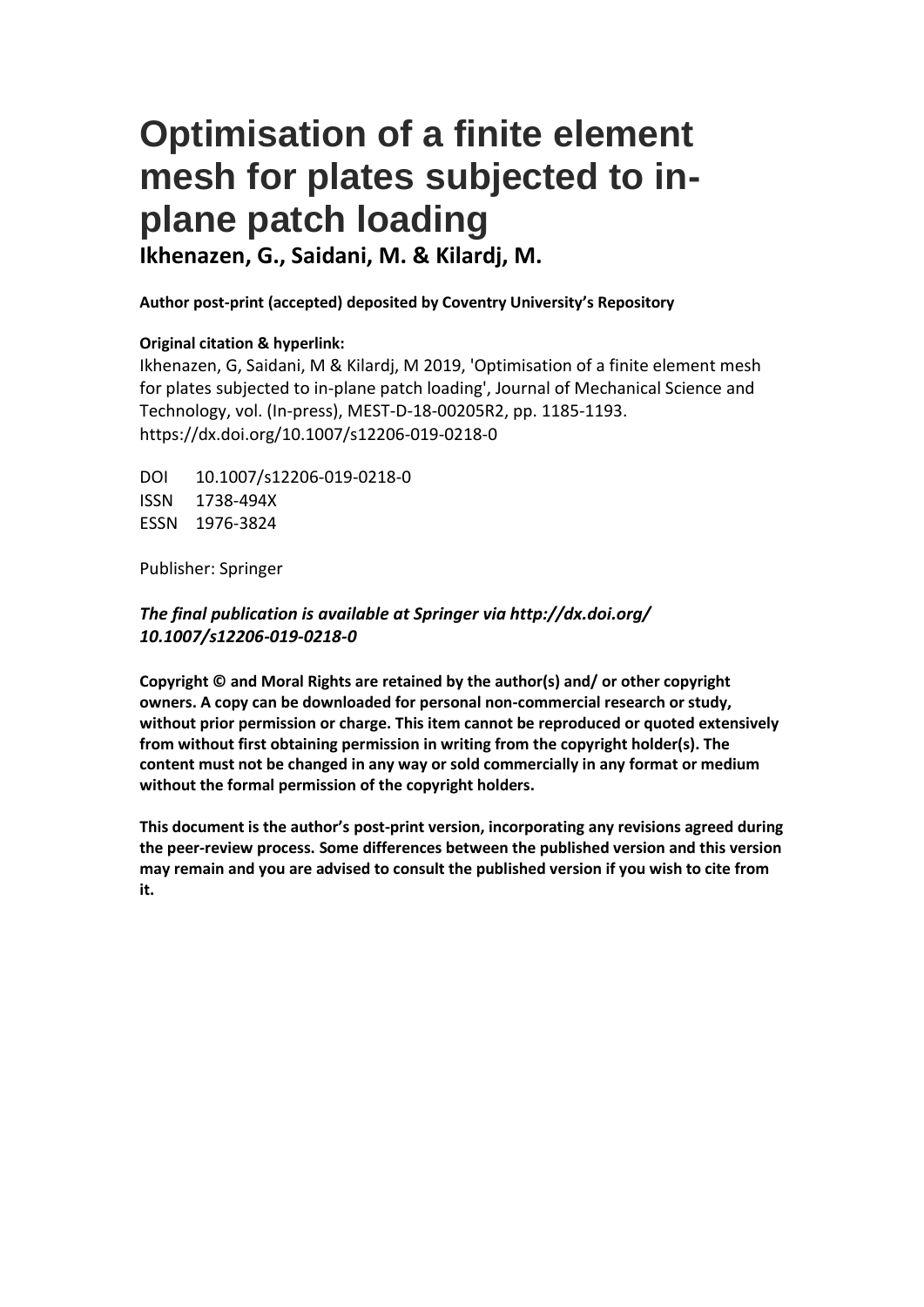Optimisation of a finite element mesh for plates subjected to in-plane patch loading

Ghania Ikhenazen<sup>1\*</sup>, Messaoud Saidani<sup>2</sup> and Madina Kilardj<sup>1</sup>

<sup>1</sup> *Faculty of Civil engineering, University of sciences and technology H. Boumediene, Algeria* <sup>2</sup> *Faculty of Engineering and Computing, Coventry University, UK*

# **Abstract**

In designing in-plane stressed thin plates, the loading condition where the uniform distributed edge forces are locally applied along one or more of the plate's boundaries are often encountered. This paper aims to investigate the optimal grid pattern that can be used in the analysis of the displacement and stress fields of a simply supported thin plate partially compressed. The plate modelling is created by means of an isoparametric rectangular element. This grid pattern is designed to satisfy good accuracy with low density. A convergence analysis is performed through different sets of meshes locally refined in a judicious way. For each focused field, the critical plate area is searched. Displacement and max stress values are recorded in the respective searched critical zone. Good results are obtained in seeking stress and displacement fields using respectively a small and a more expanded local refinement.

*Keywords*: Displacement curves; Finite element analysis; Optimal grid pattern; Partial compression; Stress; Thin plates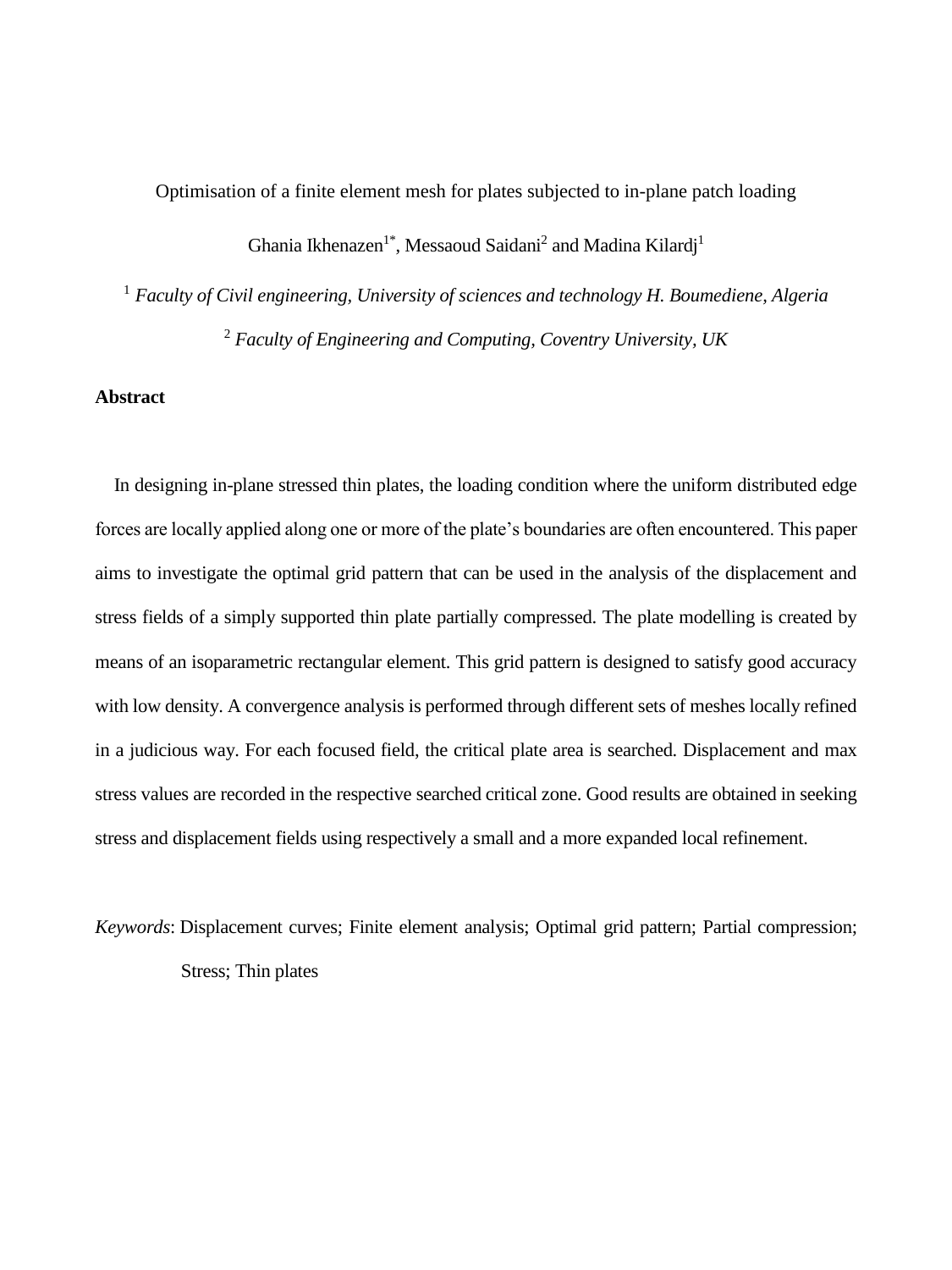## **1. Introduction**

The use of high strength plates in many civil, mechanical and aeronautical fields (large span roofs, tall silos, bridges and spacecraft, marine and offshore structures provide just some examples) is quite common in modern applications [1]. These important structural elements are generally subjected to several types of in-plane or lateral loadings that may be applied separately or in combination with each other. Among these different loadings, the in-plane loads are often larger than the other types from the magnitude point of view [2]. The in-plane stresses may be tensile, compressive or shear depending on the practical loading conditions stemming from the structure use.

Compressive stresses are the most common actions encountered in designing thin plates. Indeed, structural elements such as flanges must be capable to withstand partial compressive forces resulting from bending stress distribution, vertical stiffeners and thin webs should be able to undertake local compression field actions that derivate from shear loading [3]. Also, thin slender webs must be capable to resist heavy localised compressive stress due to patch loads which can result from wheel loads applied to flange of crane girder. Furthermore, in airframe a local compression is induced by an axial loading due to the action of the air loading on an aircraft wing; the aerodynamic heating of panels in supersonic aircraft can be approximated by non-uniform thermal compressive stresses as the temperature distribution is not uniform throughout the volume of the restrained plate [4].

Previous researches on finite element analyses of thin plates subjected to uniform in-plane loading have been carried out [2,5,6]. Although designers are always confronted to the issue of in-plane patch loadings, not enough studies have been carried out [7]. Rockey and Bagchi [8] presented finite element techniques for simply supported square plate under concentrated compression. Using finite element analysis, Gil-Martín et. al. [9] and Graciano et. al. [3] investigated the impact of in-plane patch loading respectively on the strength reduction in steel girders and on the behavior of unstiffened webs. Komur and Sonmez [10] and Prajapat et. al. [11] used the finite element method to investigate the elastic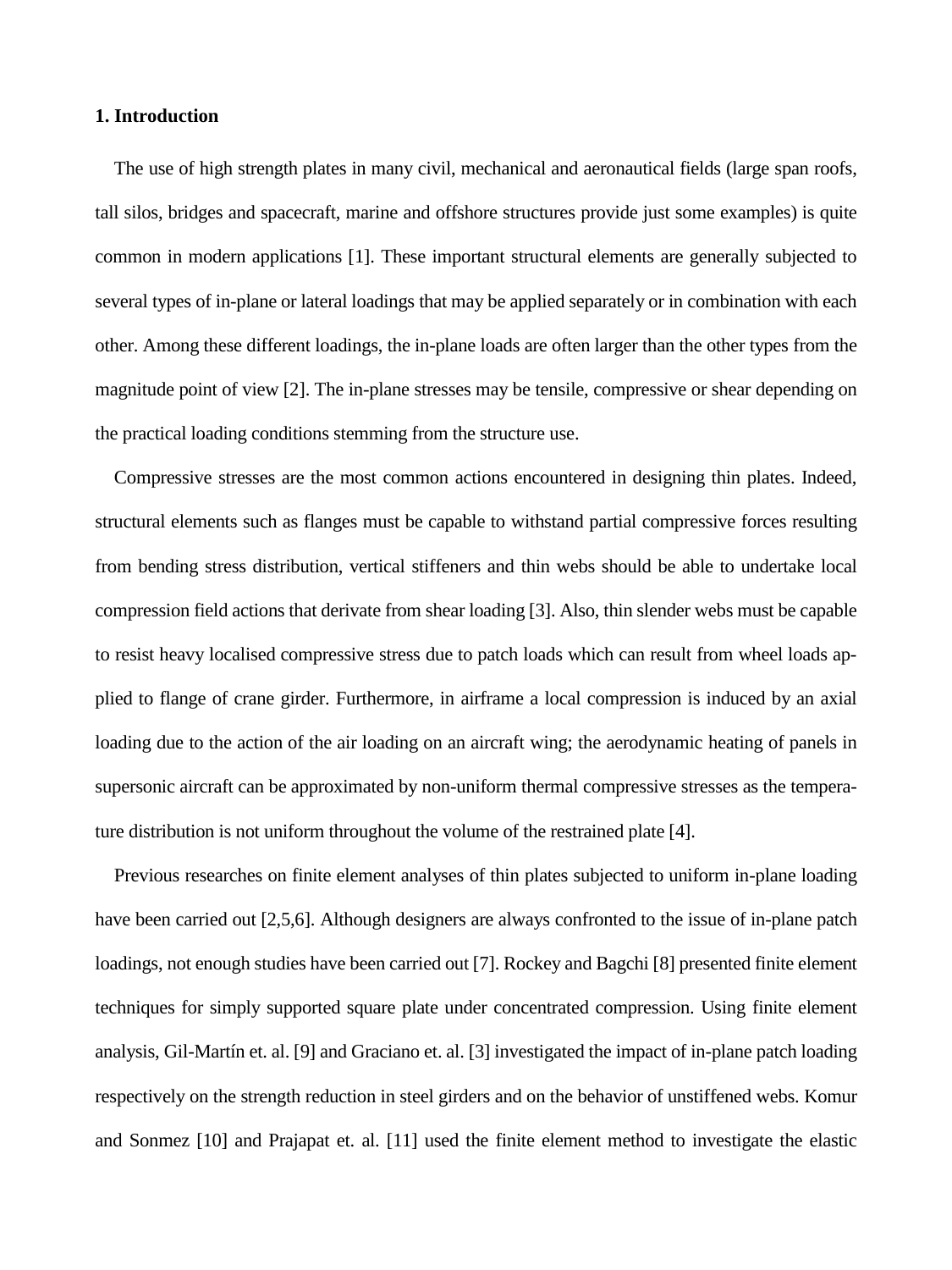buckling behavior of rectangular solid and perforated plates under compressive loading. The first authors found that the presence of circular holes did not decrease the elastic buckling load for both partial and concentrated loading and this was not the case with uniformly distributed loading. Meanwhile, in the second investigation the authors concluded that a plate with in-plane normal restraint at the unloaded boundaries behaves in the same manner as that subjected to bi-axial compressive loading.



Fig. 1. Uniform compressive patch loaded plate, a: half width, b: half length, *l*: half loading length.

Before performing any finite element analysis of in-plane patch loaded plate such as stability, ultimate stress or natural frequencies analyses, a basic stress analysis is needed. In solving this quite not common problem where singularity is generated by a dramatic change of loading condition, additional difficulties are encountered. Indeed, the critical zone, area surrounding the point where the loading stops, has to be searched and then clearly defined. Also, because of the presence of this singularity, accurate solution requires particularly very tight refined grids with large computer time consumption. So, localized refinement in the critical zone associated with a low density grid may be very convenient in reaching this solution.

The present research deals with thin plates subjected to uniform compressive patch loading using the finite element method (see Fig. 1.). The authors aim to find the optimal grid, satisfying good accuracy with low density, which could be used in investigating displacement and stress fields. In this work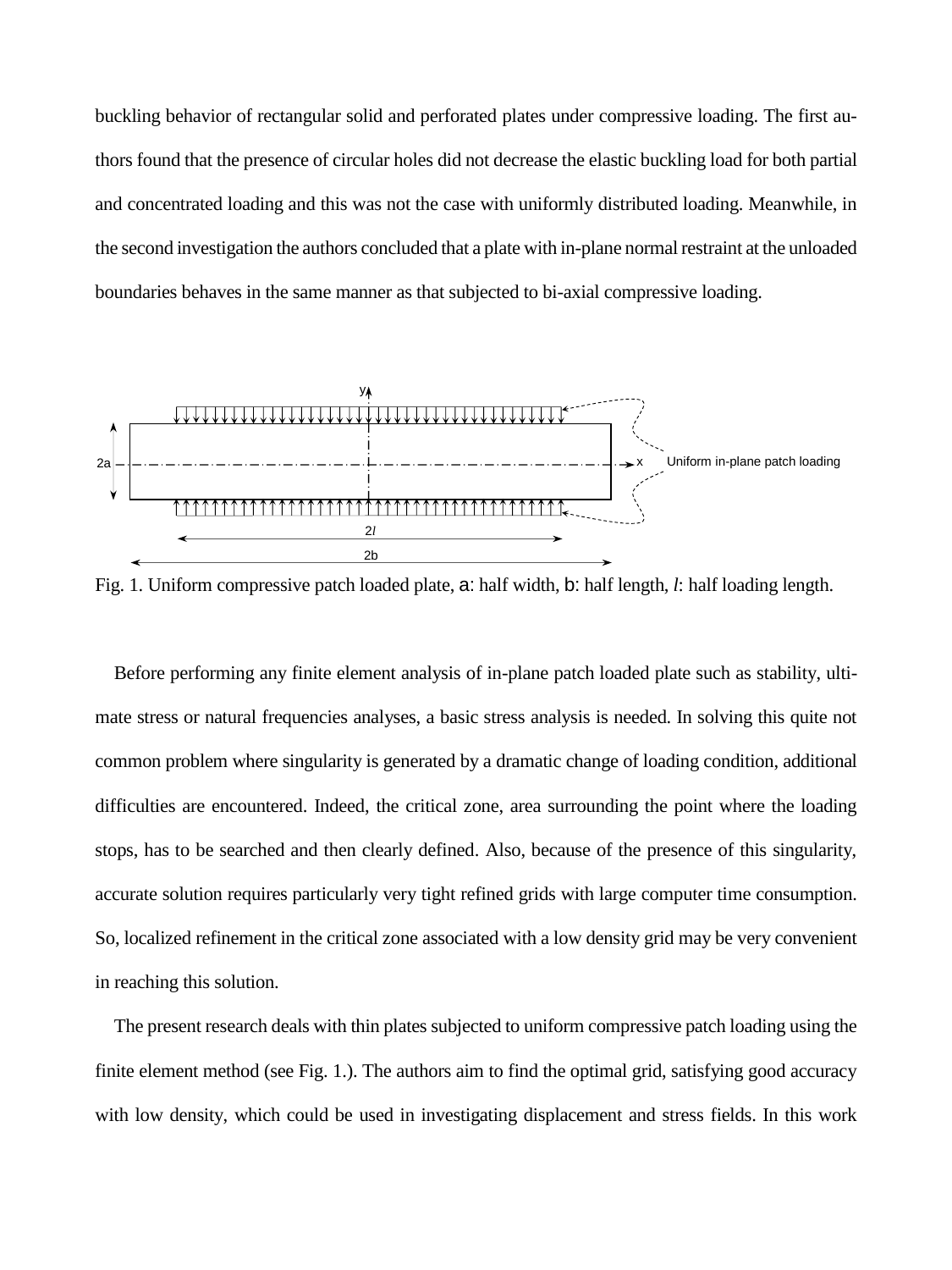several convergence numerical tests has to be carried out. Different parameters such as the mesh pattern, the mesh density and the element shape have to be considered. In addition, the critical zone has to be defined. For this purpose, different sets of grids, regular with square elements and locally refined, have to be analysed. The tightest regular grid results are taken as reference and the critical zone is searched through various local refinements. The results of such research could be applied in seeking, for instance, the plate buckling shapes or the ultimate stress. In these issues, the displacement and the stress fields are respectively of particular interest. These results are also of practical importance when the solution in the immediate neighborhood of the singularity is of interest and when computations are performed for purposes of design certificate. This numerical analysis is performed with the commercial available software PAFEC-FE [12]. The obtained results are graphically summarised through displacements curves. Finally, some useful interpretations and a conclusion are given.

#### **2. Plate modelling and problem formulation**

#### *2.1 Finite element version used*

In finite element analysis, the approximation of the results depends on the number of degrees of freedom and on the way in which it is increased. In fact, there are three ways of increasing the number of degrees of freedom. First, the number of elements in the mesh is maintained and the number of nodes per element is increased (i.e. increase in the polynomial order). This process is called the 'P-version' [13,14]. Secondly, the polynomial order is maintained and an increase in the number of elements is made. This process leads to a decrease in the elements size and is called the 'H-version' where H is a representative of the element dimension. Clearly, a very large number of very small elements gives a virtually continuous structure, the behaviour of which is similar to a complete plate [15]. Finally, both the polynomial order and the number of elements in the mesh can be increased in the same time. This last process is called the 'H-P-version'. In the present work, the authors have used the 'H-version'.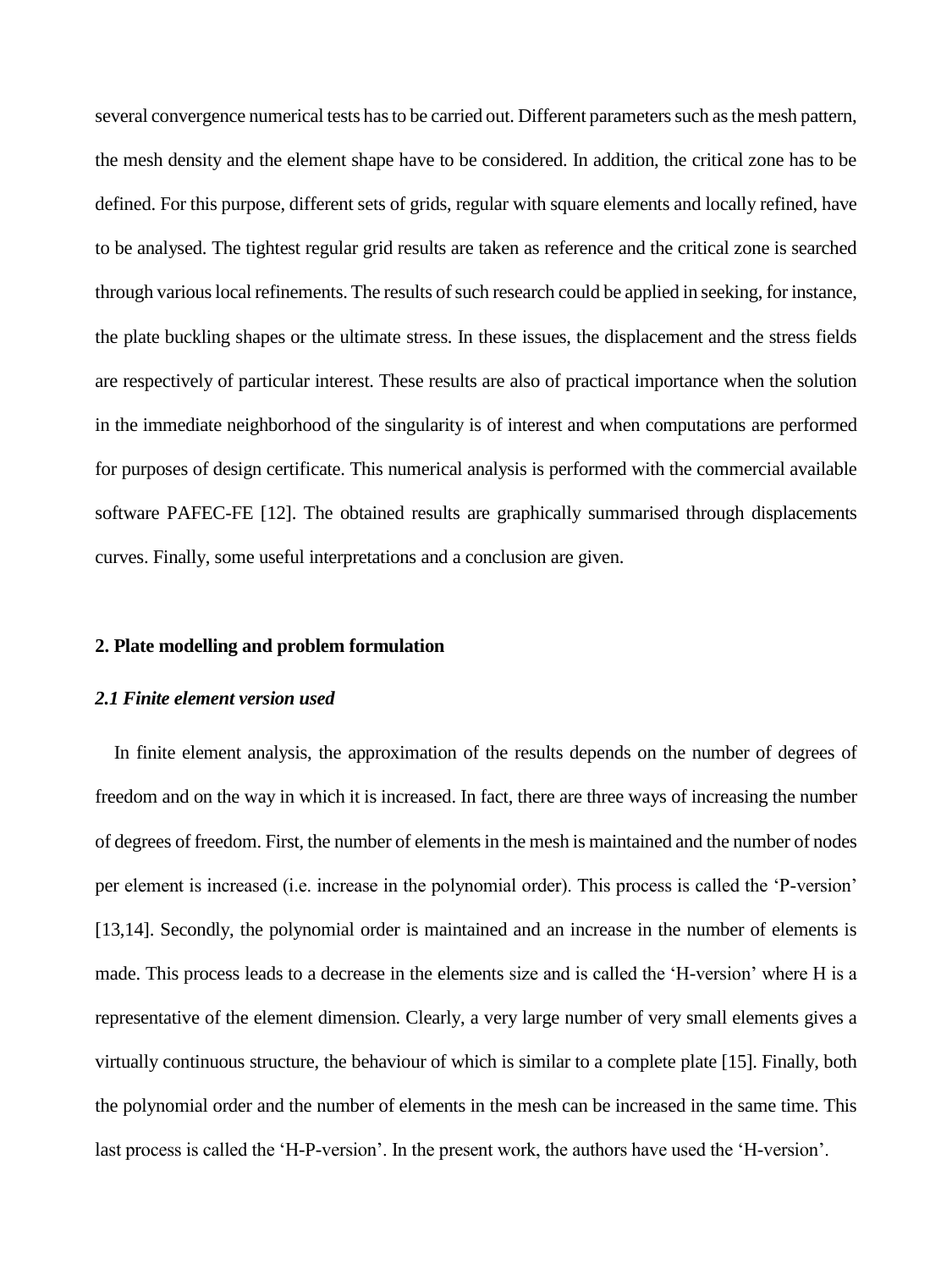## *2.2 Element type and capabilities*

The present work deals with the stress analysis of thin plate with constant thickness *h.* The eight noded isoparametric quadrilateral element shown in Fig. 2 is used. The element is flat and carries loads in its own plane only. The element has in its own plane two degrees of freedom  $u_x$  and  $u_y$  which are two independent displacements. The assumptions are:

all bending and twisting effects acting out of plane of the element are ignored,



Fig. 2. Eight noded isoparametric quadrilateral element.



− the gravity loads may give rise to loads perpendicular to the surface of the element. This load will

have no effect on the element,

− the stresses do not vary through the thickness of the element.

## *2.3 Formulation of the plane stress analysis*

In order to derive stiffness and other element matrices, the finite elements are transformed in a very simple shape in  $(\xi, \eta)$  domain [16,17,18]. This reference element (see Fig. 3) has four vertices and three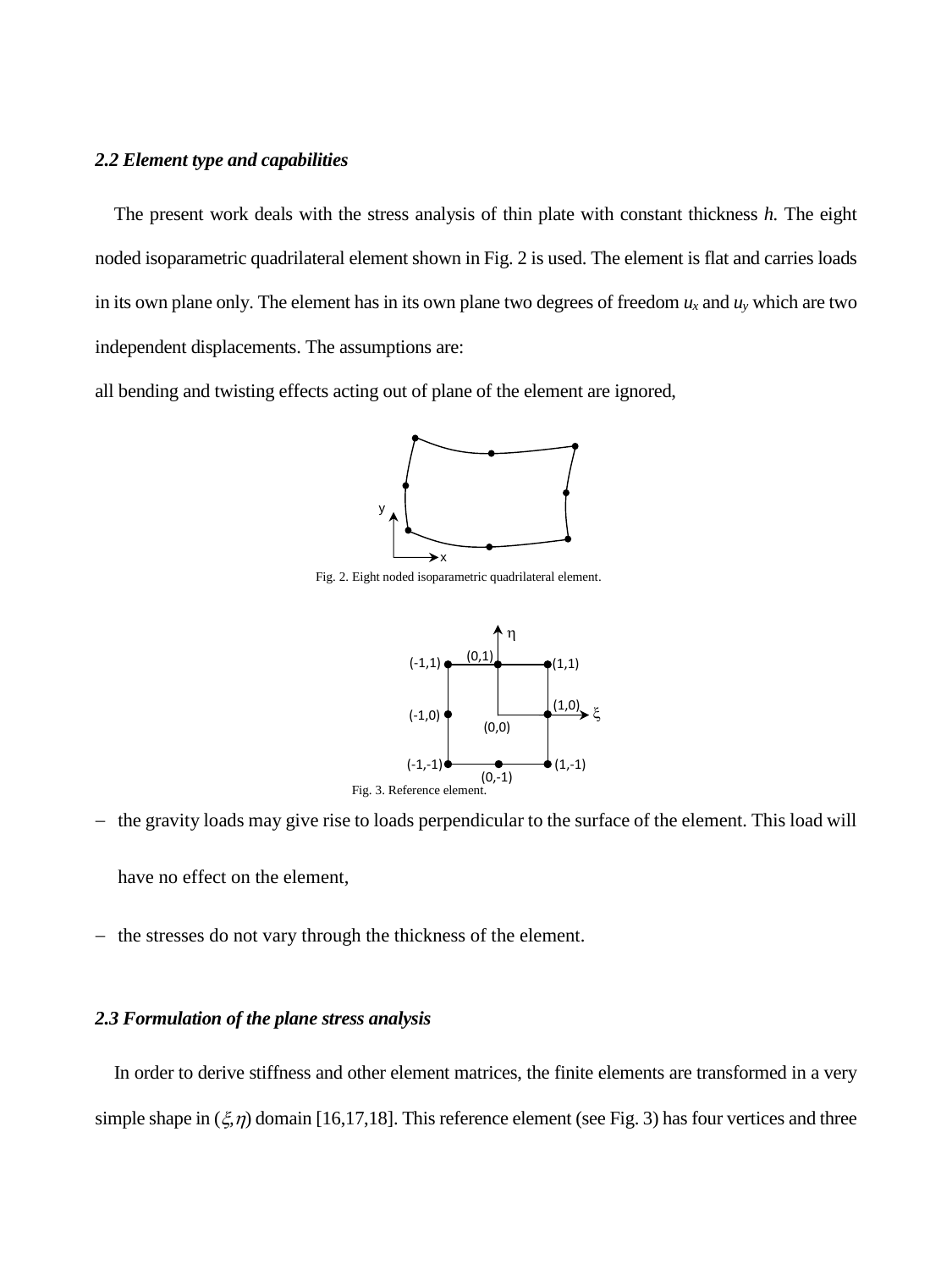nodes along each of the element sides and the four vertices can lie anywhere in a plane. In practice, the eight nodes should form a shape that is quadrilateral with curved sides. To give a square of sides two units centred on the local coordinates axes  $\xi$  and  $\eta$  with vertex coordinates  $\pm 1$  shown in Fig. 3, the following transformation is used:

$$
\begin{cases} x \\ y \end{cases} = \begin{cases} \alpha_1 + \alpha_2 \xi + \alpha_3 \eta + \alpha_4 \xi \eta + \alpha_5 \xi^2 + \alpha_6 \eta^2 + \alpha_7 \xi^2 \eta + \alpha_8 \xi \eta^2 \\ \alpha_9 + \alpha_{10} \xi + \alpha_{11} \eta + \alpha_{12} \xi \eta + \alpha_{13} \xi^2 + \alpha_{14} \eta^2 + \alpha_{15} \xi^2 \eta + \alpha_{16} \xi \eta^2 \end{cases} (1)
$$

where *x* and *y* are the global coordinates. The transformation can conveniently be written in matrix form as:

$$
\begin{Bmatrix} x \\ y \end{Bmatrix} = \begin{bmatrix} [P] & 0 \\ 0 & [P] \end{bmatrix} \begin{Bmatrix} \alpha_1 \\ to \\ \alpha_{16} \end{Bmatrix}
$$
 (2)

where the row matrix [*P*] of eight columns contains the polynomial terms in  $(\xi, \eta)$ . The  $\alpha_i$  are the arbitrarily constants. The number of terms in the polynomial [*P*] is equal to the number of nodes in the element.

As only the in-plane deformations are considered, the displacement field is completely defined by *u<sup>x</sup>* et  $u<sub>y</sub>$  which are the displacements in the *x* and *y* directions respectively. They are assumed to vary over the element in a manner corresponding exactly with the transformation assumption leading to the row matrix:

$$
\begin{bmatrix} U_x, U_y \end{bmatrix} = [P] \begin{bmatrix} \begin{Bmatrix} \alpha_{17} \\ to \\ \alpha_{24} \end{Bmatrix}, \begin{Bmatrix} \alpha_{25} \\ to \\ \alpha_{32} \end{Bmatrix} \end{bmatrix}
$$
 (3)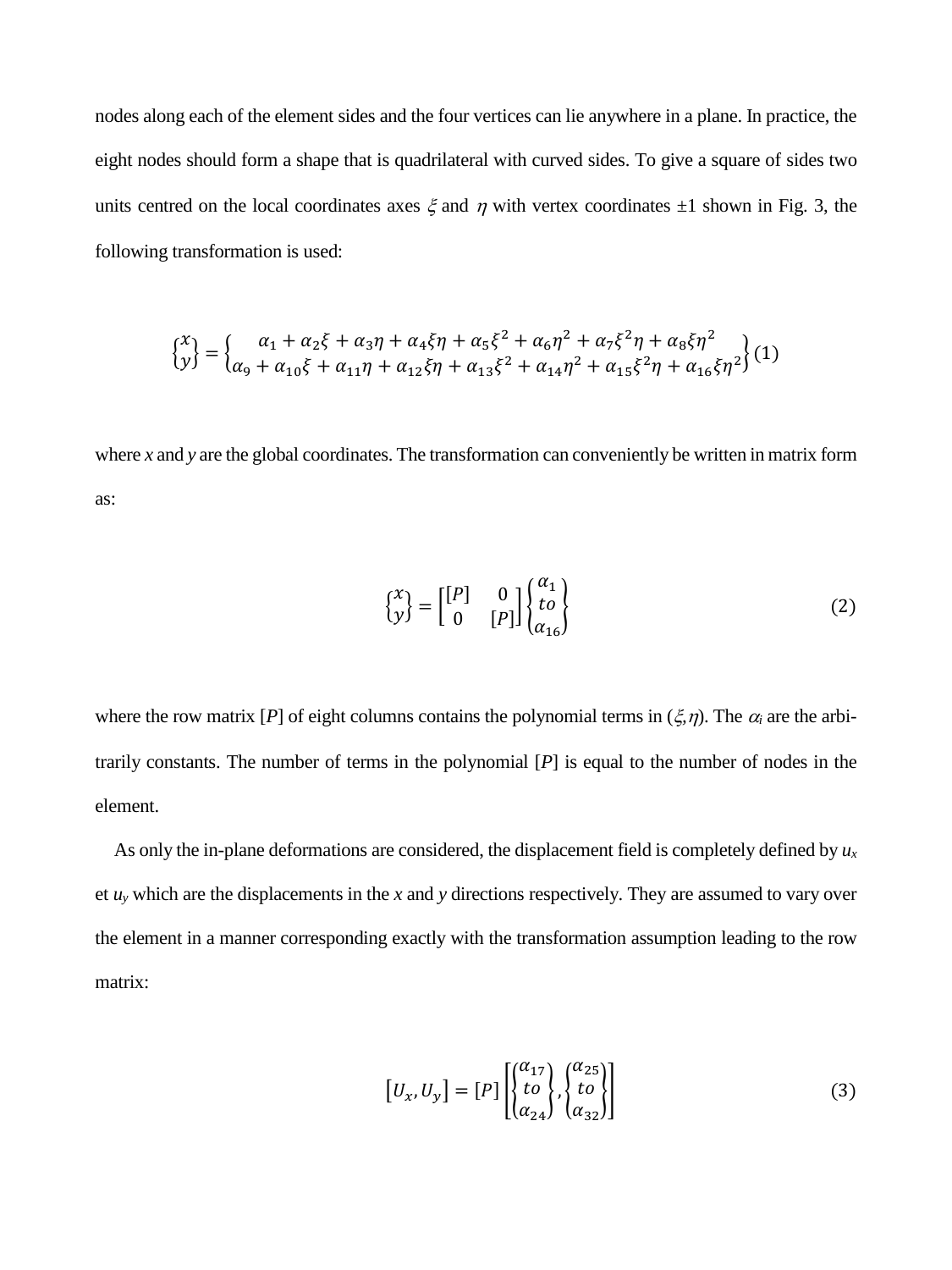where the  $\alpha_i$  *i*=17 to 32 are the arbitrarily constants.

In order to derive the stiffness matrix, the strain energy and therefore the strains must be known. These latter are derived as follows:

$$
\{\varepsilon\} = \begin{Bmatrix} \varepsilon_x \\ \varepsilon_y \\ \varepsilon_{xy} \end{Bmatrix} = \begin{Bmatrix} \frac{\partial u_x}{\partial x} \\ \frac{\partial u_y}{\partial y} \\ \frac{\partial u_x}{\partial y} + \frac{\partial u_y}{\partial x} \end{Bmatrix}
$$
(4)

The stress vector is expressed as follows:

$$
\{\sigma\} = \begin{cases} \sigma_x \\ \sigma_y \\ \tau_{xy} \end{cases} = [D]\{\varepsilon\} \text{ with } [D] = \frac{E}{1 - v^2} \begin{bmatrix} 1 & v & 0 \\ v & 1 & 0 \\ 0 & 0 & (1 - v)/2 \end{bmatrix} \tag{5}
$$

where  $E$  is Young's modulus and  $\nu$  is Poisson's ratio.

The strain energy stored in one element can be written in terms of the strain vector  $\{\varepsilon\}$  and the stress vector  $\{\sigma\}$  as follows:

$$
U_e = \frac{1}{2} \iint_{element} {\{\varepsilon\}}^T {\{\sigma\}} h dx dy = \frac{1}{2} {u_e}^T [S_e]{u_e}
$$
 (6)

The matrix  $[S_e]$  which is square and symmetric is known as the element stiffness matrix and the vector  ${u<sub>e</sub>}$  is the element displacement vector. The use of Castigliano's theorem yields to the generalised forces acting on the element in terms of displacements. This is done by differentiating the strain energy  $U_e$  with respect to displacements in the following way:

$$
\frac{\partial U_e}{\partial \{u_e\}} = \{F_e\} = [S_e]\{u_e\}
$$
\n(7)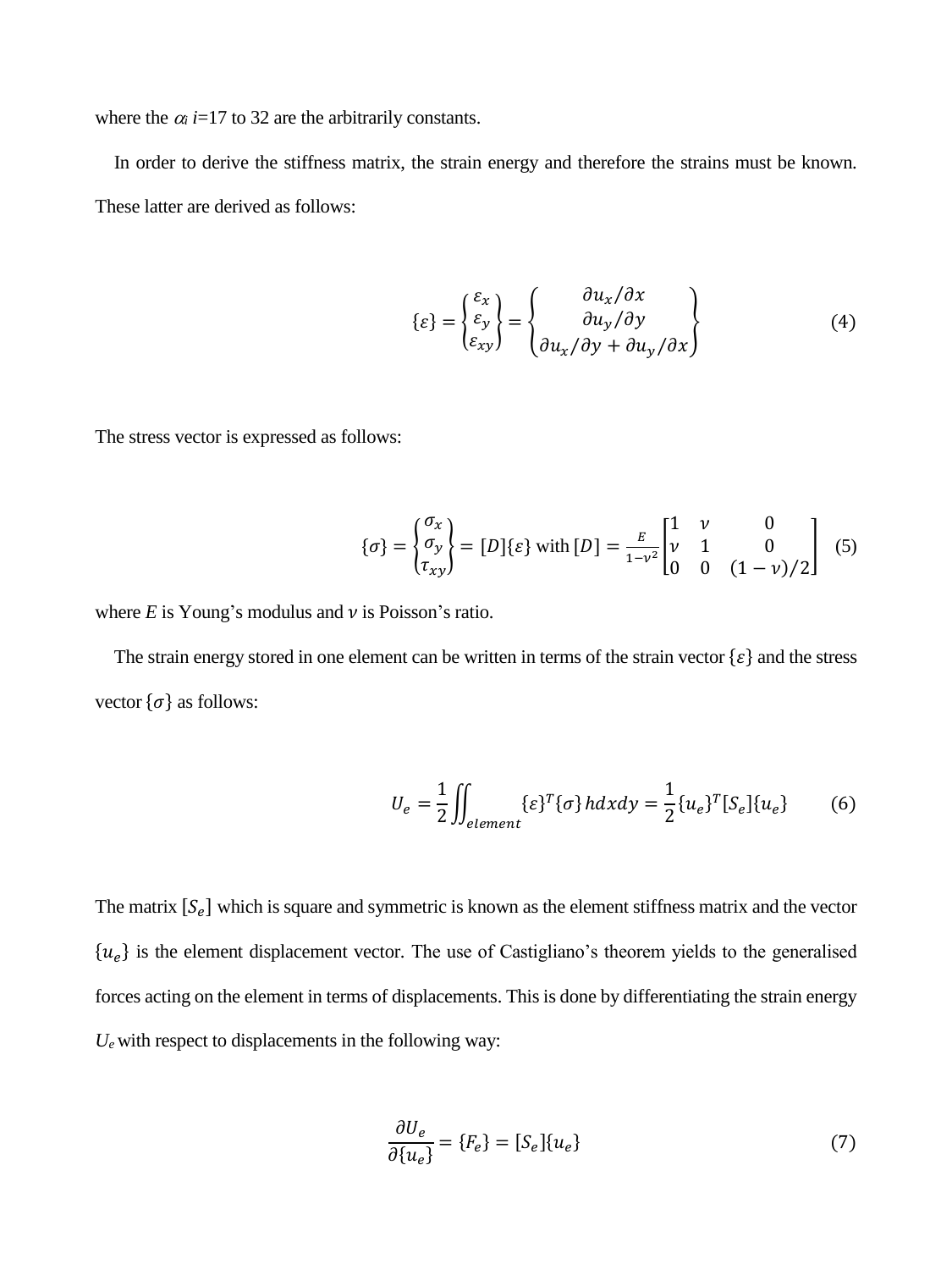Where  ${F_e}$  is the generalised forces vector acting on the element.

The writing down of the equilibrium conditions between elements for the complete structure in terms of forces and then in terms of displacements yields a set of equations system for the displacements which can subsequently be solved. These equations can be written as follows:

$$
\{F\} = [S]\{u\} \tag{8}
$$

Where  ${F}$  is the generalised forces vector acting on the whole structure and  $[S]$  and  ${u}$  are respectively the stiffness matrix and the unknown displacements vector for the whole structure. By knowing the nodal displacements on each element, the stresses can be derived by using equation (5) after substituting the strains obtained through equation (4).

## **3. Meshes Geometry**

## *3.1 Assumed critical zone localisation*

In order to find the more appropriate discretization for analysing the problem formulated in the present work, four different kinds of meshes: A, B, C and D are designed. These discretizations are considered in an effort to identify the assumed plate critical zone. The use of a typical pattern presenting a fine mesh in this zone and a coarser mesh elsewhere, would be justified and would save computation time without sacrificing accuracy.

At first sight, as there is a sudden change in the loading conditions at the plate boundary, it has been assumed that a zone of singularity could rise in the vicinity of the loading edge. Therefore, four points:  $P_1$ ,  $P_2$ ,  $P_3$  and  $P_4$  are judiciously chosen; they are positioned as follows (see Fig. 4)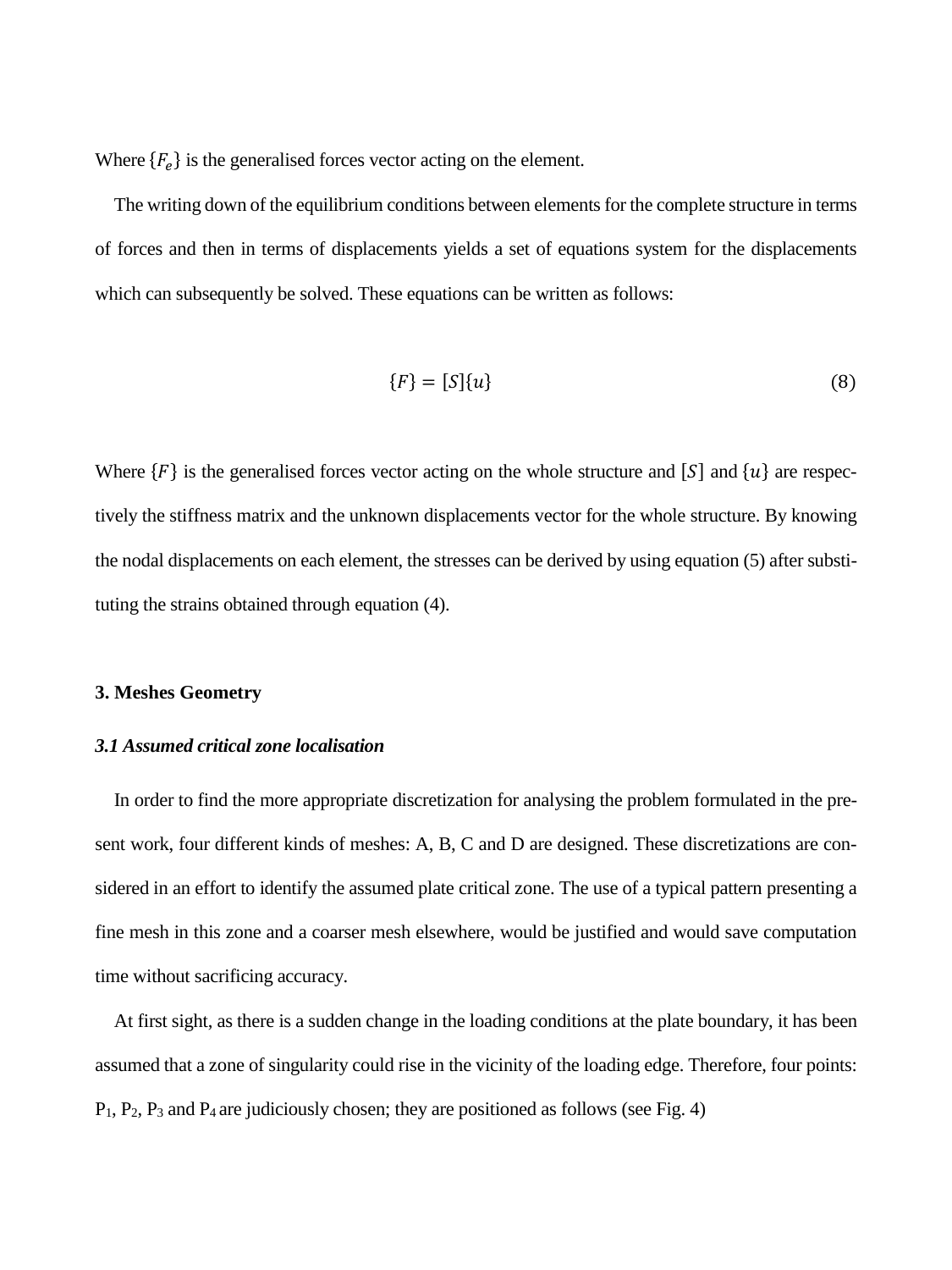- − P<sup>1</sup> is the point where the distributed load stops,
- $-$  P<sub>2</sub> is at quarter width under P<sub>1</sub>,
- $P_3$  and P<sub>4</sub> are located on the edge of the plate, respectively at the left and right hand side of P<sub>1</sub> and at the same distance from  $P_1$ .



Because the plate and the loading are symmetrical, only a quarter of the plate is analysed. The displacements at  $P_i$  points are recorded. These displacements are  $u_x$  and  $u_y$  that are parallel respectively to the plate length and the plate width. In addition, the stress values all over the plate are derived and the stress values at the vicinity of  $P_1$  are recorded.

#### *3.2 Meshes Geometry description*

To compare the different results, the A meshes are designed by using the same square element throughout the plate. This design gives regular grids [2,7,3,4] that are quite commonly used in finite element analysis. It should be noted that, in this type of discretization, the increase in the element number leads to a virtual continuous plate, the behaviour of which is similar to the real studied plate. The results stemming from the tightest of these first dicretizations, that do not distinguish any region in respect to another, will be taken as a reference in the present study. In the other hand, in the B, C and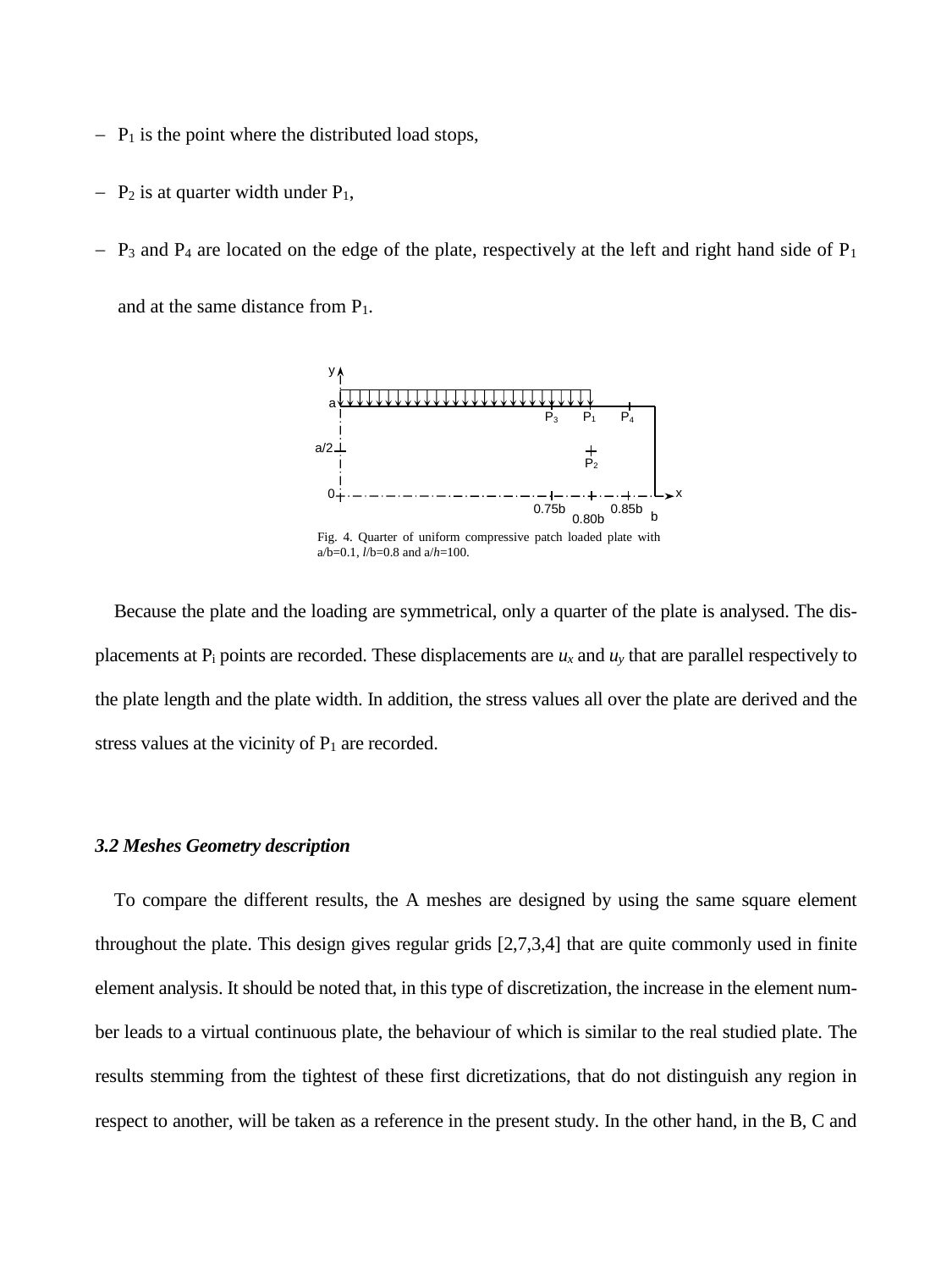D meshes, the area surrounding the loading stop point is assumed to be critical and thus is subdivided in relatively tight way [5,8,14]. Also, this area is assumed to be more and more extensive up to cover all the plate width. The discretization details are described in the following.

The A meshes depicted in Fig.5 constitute a set of three meshes that is obtained through uniform refinement by decreasing the size of the square element used. These mesh layouts are analysed in order to have a general idea about what it is happening over the plate without giving any particular attention to the singularities.

Using elements with trapezoidal shape, the B mesh is drawn by subdividing very tightly the direct surrounding of  $P_1$ , point where the loading stops. This model, in which the critical zone is assumed very tiny, is examined in order to see if the problem is particularly located at  $P_1$ . This mesh is depicted in Fig.6.

In the C meshes, the critical zone is assumed more extended than in the B mesh. Indeed, this critical zone extends up to the  $P_2$ ,  $P_3$  and  $P_4$  points. By means of square elements, this zone is much more refined than the neighborhood of the loaded edge. Elsewhere, the mesh is relatively coarse as shown in Fig.7. A set of three C meshes are analysed.

Finally, a set of six discretizations noted D is analysed. In this last investigation, it is assumed that the critical zone goes beyond the area bounded by the  $P_i$  points and spreads all over the plate width, as it is shown in Fig.8. In this zone, the meshes are more and more refined by using different geometrical shapes of the quadrilateral element. Elsewhere, the meshes are uniformly discretized by rectangular elements in relatively coarse way.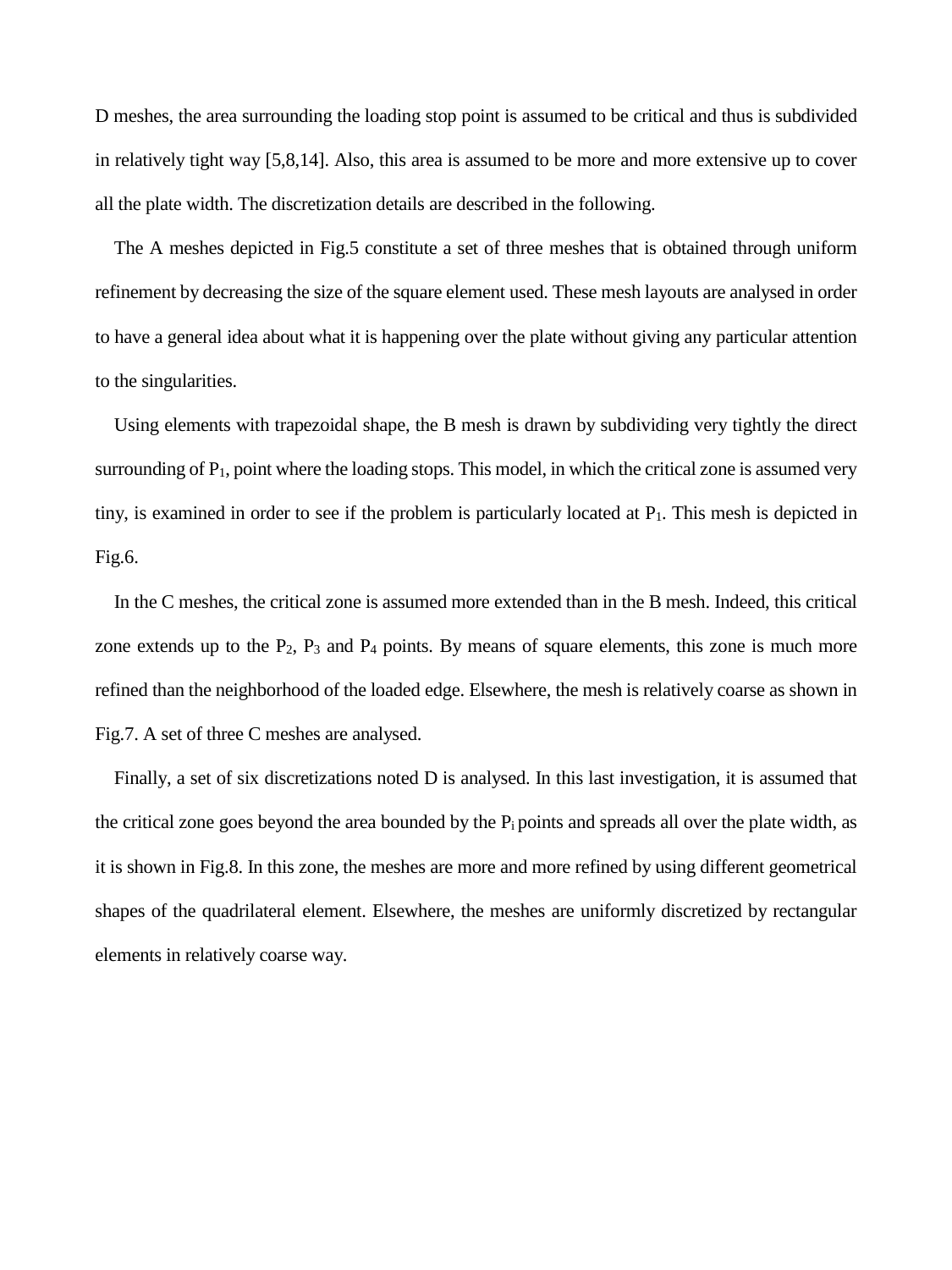

Fig. 5. Three discretizations of meshes A with: (a) 2x20 elements and 284 degrees of freedom, (b) 4x40 elements and 1 048 degrees of freedom, (c) 8x80 elements and 4 016 degrees of freedom.

|  |  |  |  |  |  |  |  |  |  |  |  |  |  | D | ໍ^ | -    |         | − |  |  |  |
|--|--|--|--|--|--|--|--|--|--|--|--|--|--|---|----|------|---------|---|--|--|--|
|  |  |  |  |  |  |  |  |  |  |  |  |  |  |   |    | mилт |         |   |  |  |  |
|  |  |  |  |  |  |  |  |  |  |  |  |  |  |   |    |      |         |   |  |  |  |
|  |  |  |  |  |  |  |  |  |  |  |  |  |  |   |    |      | $P_{2}$ |   |  |  |  |

Fig. 6. Discretization of mesh B with 138 elements and 890 degrees of freedom.

|  |  |  |  |  |  |  |  | ____ |    | __ |  |  |
|--|--|--|--|--|--|--|--|------|----|----|--|--|
|  |  |  |  |  |  |  |  | —    | __ |    |  |  |
|  |  |  |  |  |  |  |  |      |    |    |  |  |
|  |  |  |  |  |  |  |  |      |    |    |  |  |
|  |  |  |  |  |  |  |  |      |    |    |  |  |
|  |  |  |  |  |  |  |  |      |    |    |  |  |
|  |  |  |  |  |  |  |  |      |    |    |  |  |

| I |
|---|

|  |  |  |  |  | (c) |  |  |  |  |  |  |
|--|--|--|--|--|-----|--|--|--|--|--|--|

Fig. 7. Three discretizations of meshes C with: (a) 66 elements and 446 degrees of freedom, (b) 130 elements and 842 degrees of freedom, (c) 168 elements and 1 076 degrees of freedom.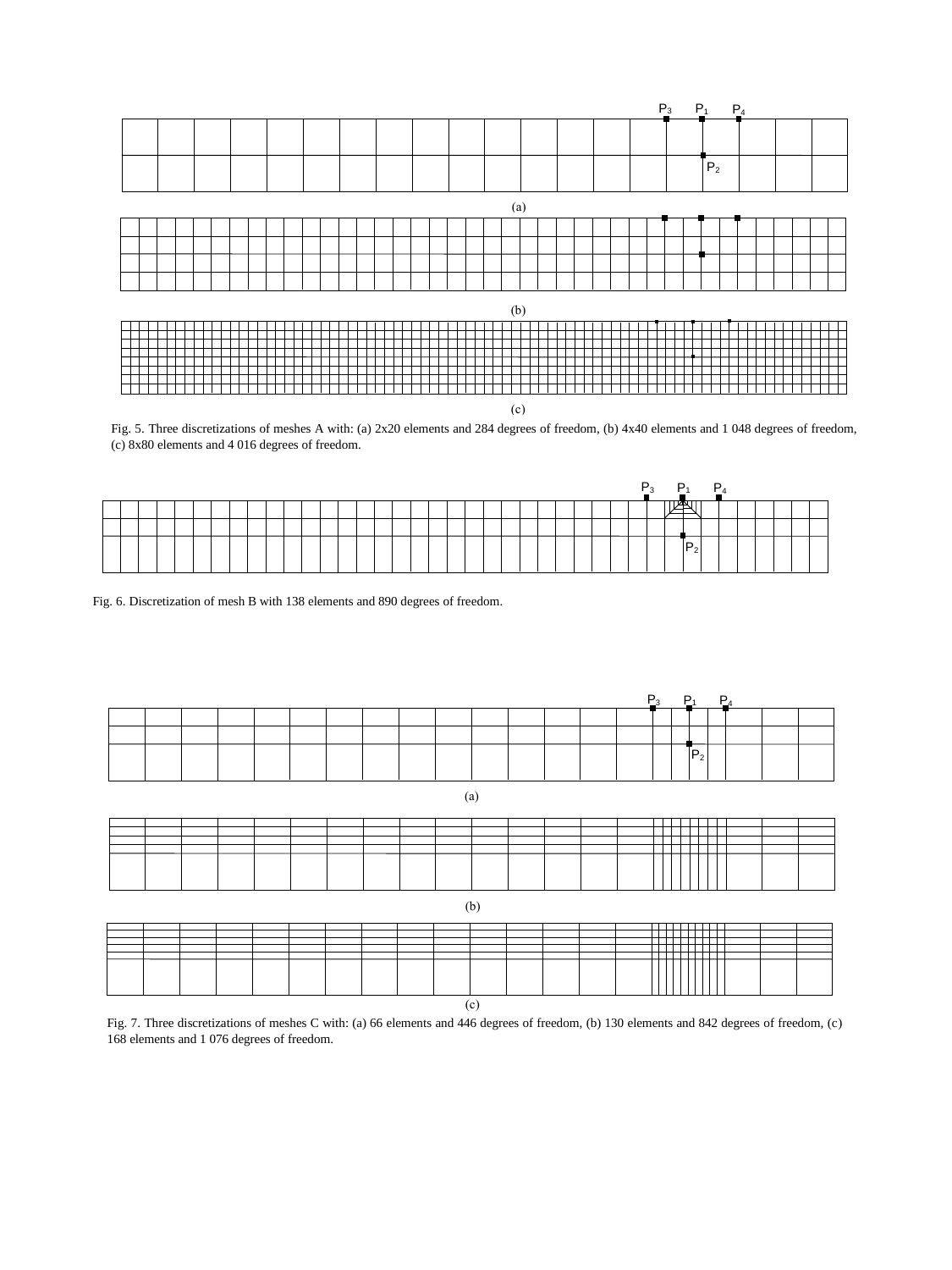

Fig. 8. Six discretizations of meshes D with: (a) 68 elements and 460 degrees of freedom, (b) 111 elements and 726 degrees of freedom, (c) 120 elements and 774 degrees of freedom, (d) 147 elements and 954 degrees of freedom, (e) 148 elements and 960 degrees of freedom, (f) 192 elements and 1 224 degrees of freedom.

# **4. Results presentation and interpretation**

# *4.1 Introduction*

As stated previously the aim of the present investigation is to find the more appropriate mesh pattern that it needs to be used in the partially compressed plate problems. The behaviour of such plates is examined through their displacement and stress fields. For this purpose, a thin simply supported plate along its central lines is analysed (see Figs. 1 and 4). The plate ratio is a/b=0.1 and the a*/h* ratio is equal to 100 where *h* is the plate thickness. The modulus of elasticity *E*=209×10<sup>9</sup>N/m<sup>2</sup> and the Poisson's ratio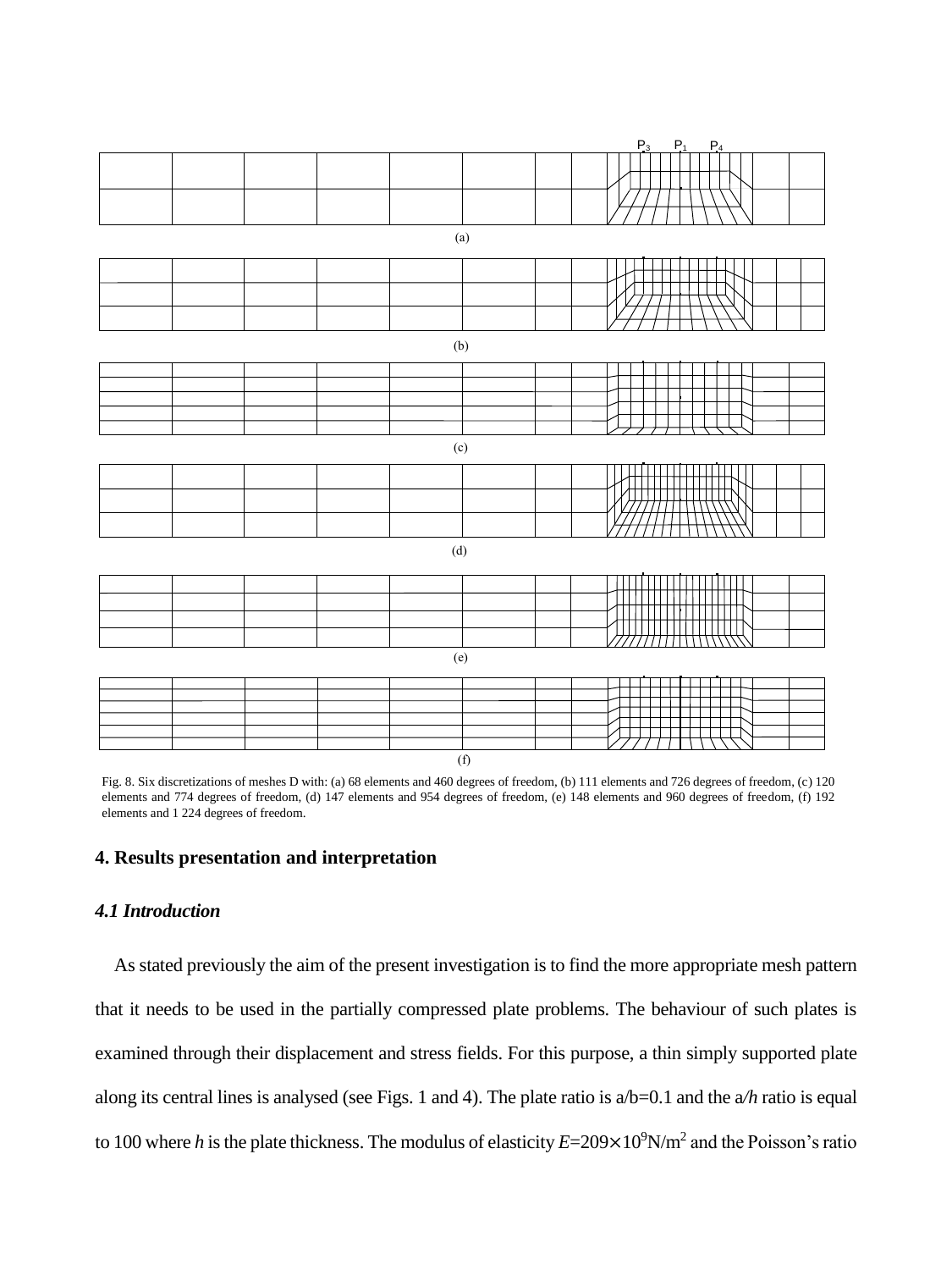*ν* is taken equal to 0.3. The 20×10<sup>3</sup>KN/m compression is partially applied over a distance of 2*l* with a ratio *l*/b=0.8. In all meshes, the discretization is based on the rectangular isoparametric element described in section *2.2*. In the search of the optimal mesh, the thirteen meshes refined in different ways are treated. For each uniformly or locally refined grid, the displacements  $u_x$  and  $u_y$  at the four judiciously chosen points are recorded. In addition, for these meshes the maximum stresses at the direct vicinity of the loading stop point are recorded.

|                | of freedom<br>number of elements<br>mesh type<br>log(d.o.f)<br>(d.o.f) |                     |           |                  | P <sub>1</sub>                 | (0.80b,a)<br>$10^{-6}$ m |                              |                                                                          | P <sub>2</sub>               | (0.80b, 0.50a)<br>$10^{-6}$ m |                                 |                      | $P_3$<br>(0.75b,a)           | $10^{-6}$ m |                              | $P_4$<br>(0.85b,a)<br>$10^{-6}$ m                                                                          |                              |                 |                             |  |  |
|----------------|------------------------------------------------------------------------|---------------------|-----------|------------------|--------------------------------|--------------------------|------------------------------|--------------------------------------------------------------------------|------------------------------|-------------------------------|---------------------------------|----------------------|------------------------------|-------------|------------------------------|------------------------------------------------------------------------------------------------------------|------------------------------|-----------------|-----------------------------|--|--|
|                |                                                                        | of degree<br>number |           | $u_{x}$          | ėŕ-<br>rors in $%$<br>Relative | $u_{v}$                  | Relative er-<br>rors in $\%$ | $u_x$                                                                    | er-<br>rors in %<br>Relative | $u_{v}$                       | er-<br>rors in $\%$<br>Relative | $u_x$                | Relative er-<br>rors in $\%$ | $u_{v}$     | Relative er-<br>℅<br>rors in | $u_{x}$                                                                                                    | Relative er-<br>℅<br>rors in | $u_{v}$         | Relative er-<br>rors in $%$ |  |  |
|                | 40                                                                     | 284                 | 2.45      | 20.062           | 0.87                           | $-4.788$                 | 0.00                         | 23.013                                                                   | 0.09                         | $-2.395$                      | 0.00                            | 20.240               | 0.09                         | $-8.977$    |                              | 0.24 21.671                                                                                                | 0.09                         | $-0.581$        | 0.34                        |  |  |
| $\overline{A}$ | 160                                                                    |                     | 1048 3.02 | 19.946 0.29      |                                |                          |                              | $-4.788$   0.00   23.033   0.00   -2.395   0.00   20.223   0.00   -8.997 |                              |                               |                                 |                      |                              |             |                              | $0.02$   21.654   0.01                                                                                     |                              | $-0.581$        | 0.34                        |  |  |
|                | 640                                                                    |                     | 4016 3.60 | 19.888 0.00      |                                |                          |                              | $-4.788$   0.00   23.034   0.00   -2.395                                 |                              |                               | 0.00                            | 20.222 0.00 -8.999   |                              |             |                              | $0.00$ 21.652 0.00                                                                                         |                              | $-0.579$        | 0.00                        |  |  |
| B              | 132                                                                    | 890                 | 2.94      | 19.836 0.26      |                                |                          |                              | $-6.829$ 42.63 23.523 2.12                                               |                              |                               |                                 |                      |                              |             |                              | $-3.684$ 53.82 20.896 3.33 - 10.047 11.65 21.471 0.84                                                      |                              | $-1.07485.49$   |                             |  |  |
|                | 66                                                                     | 446                 | 2.65      | 19.946 0.29      |                                |                          |                              | $-4.788$ 0.00 23.030 0.02                                                |                              | $-2.395$ 0.00                 |                                 | 20.227               | 0.02                         |             |                              | $-8.995 \mid 0.04 \mid 21.658 \mid 0.03$                                                                   |                              | $-0.583$ 0.69   |                             |  |  |
| $\mathcal{C}$  | 130                                                                    | 842                 | 2.93      | 19.889 0.01      |                                | $-4.788$ 0.00            |                              | 23.032 0.01                                                              |                              | $-2.395$                      | $0.00\,$                        | 20.227               | 0.02                         | $-8.997$    |                              | $0.02$ 21.658 0.03                                                                                         |                              | $-0.581$ 0.35   |                             |  |  |
|                | 168                                                                    |                     | 1076 3.03 | 19.877           | 0.06                           | $-4.788$                 | 0.00                         | 23.032 0.01                                                              |                              | $-2.395$ 0.00                 |                                 | 20.375 0.76          |                              | $-8.552$    |                              | 4.97 21.800 0.68                                                                                           |                              | $-0.547$        | 5.53                        |  |  |
|                | 68                                                                     | 460                 |           | 2.66 19.945      | 0.29                           | $-4.788$                 | 0.00                         | 23.031 0.01                                                              |                              | $-2.395$                      | 0.00                            | $20.221$ 0.00 -9.001 |                              |             |                              | $0.02$ 21.652 0.00                                                                                         |                              | $-0.577$        | 0.35                        |  |  |
|                | 111                                                                    | 726                 | 2.86      | 19.904 0.08      |                                | $-4.788$                 | 0.00                         | $\left  23.034 \right  0.00 \left  -2.395 \right  0.00$                  |                              |                               |                                 | 20.222 0.00 -8.995   |                              |             |                              | $0.04$ 21.653 0.00                                                                                         |                              | $-0.579$ 0.00   |                             |  |  |
|                | 120                                                                    | 774                 |           | 2.89 19.913 0.13 |                                |                          |                              | -4.788 0.00 23.114 0.35 -2.204 7.97 20.208 0.07                          |                              |                               |                                 |                      |                              |             |                              | $-9.106$   1.19   21.753   0.47                                                                            |                              | $-0.472$ 18.48  |                             |  |  |
| D              | 147                                                                    | 954                 |           | 2.98 19.927      | 0.20                           |                          |                              |                                                                          |                              |                               |                                 |                      |                              |             |                              | $-5.775$ 20.61 23.034   0.00   -2.395   0.00   20.201   0.10   -9.130   1.46   21.532   0.55               |                              | $-0.717$ 23.83  |                             |  |  |
|                | 148                                                                    | 960                 |           | 2.98 19.941      | 0.27                           | $-4.788$                 | 0.00                         |                                                                          |                              |                               | $---$                           | 20.207 0.07          |                              |             |                              | $-9.106$   1.19   21.638   0.06                                                                            |                              | $-0.592$   2.24 |                             |  |  |
|                | 192                                                                    |                     |           |                  |                                |                          |                              |                                                                          |                              |                               |                                 |                      |                              |             |                              | 1224 3.09 19.900 0.06 -4.788 0.00 23.085 0.22 -2.276 4.97 20.213 0.04 -9.067 0.76 21.715 0.29 -0.511 11.74 |                              |                 |                             |  |  |

|  |  | Table 1. Displacement $u_x$ and $u_y$ obtained from the different mesh discretizations. |
|--|--|-----------------------------------------------------------------------------------------|
|--|--|-----------------------------------------------------------------------------------------|

## *4.2 Displacements field results*

The displacements values are recorded for each point  $P_i$  i=1,2,3,4 located on the plate as described in section 3.1. Associated with corresponding relative errors, these displacements are shown in Table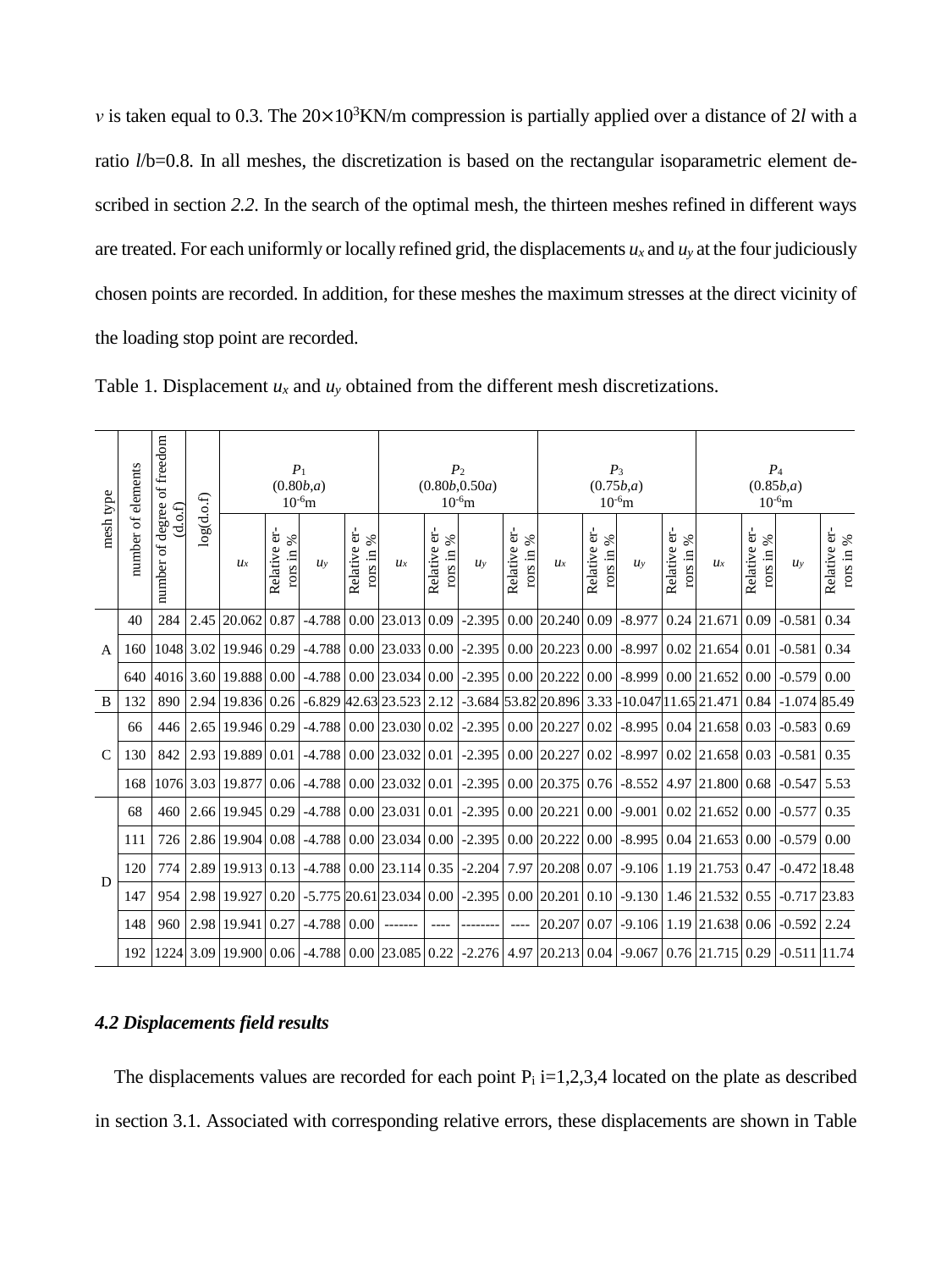1. The graphs in Figs. 9 to 12 represent the displacements  $u_x$  and  $u_y$  at respectively  $P_1$ ,  $P_2$ ,  $P_3$  and  $P_4$ points. The vertical axis shows the displacement  $u_x$  or  $u_y$  at 10<sup>-7</sup> or 10<sup>-8</sup> metre. The horizontal axis compares the logarithm of the meshes number of degrees of freedom. The three curves link up the numerical results reached for a given set of grids: A, C or D.

It can be seen from the above cited graphs that, as more elements are used in meshes A presenting only square elements, the displacements behave smoothly reaching up a constant value. As the meshes are more and more uniformly graded, they tend to give the characteristic of the exact solution called the smoothness [13]. In the present investigation, the tightest regular grid (third A grid) results are taken as reference. The second A mesh discretization is sufficient for achieving the searched displacements value with a maximum relative error of 0.35%.

The B mesh, which is unique and tightly refined only at  $P_1$ , gives values out of the range of the scale chosen for all the other results reaching up to 84.85% relative error as shown in Table 1. The results are far from the smoothness and therefore have not been represented on the graphs. Consequently, the tightened refinement that is localised only in a very reduced area of singularity is not the answer to the treated issue. This area needs to be wider. This fact will be confirmed by the other meshes results.

In Fig.9, the plotted results obtained from the set of meshes C are close to the smoothness in respect to  $u_x$  (with a maximum relative error of 0.29%) and they overlap the smoothness in respect to  $u_y$ . This tendency is also encountered in Fig. 10 representing the  $P_2$  displacements field. On the other hand, in Figs. 11 and 12 representing respectively the  $P_3$  and  $P_4$  displacements fields, the C meshes give values which first follow the smoothness but then suddenly move away from this curve.

This displacement behaviour could be explained by the increase in the number of elements with large aspect ratio. But, as very good results have been achieved at  $P_1$  and  $P_2$  with the same mesh, this behaviour led to the assumption that the critical zone has to be widened and be spread beyond the points  $P_3$ and P<sup>4</sup> covering all the width of the plate giving then the D grids. Meanwhile, the 130 elements C grid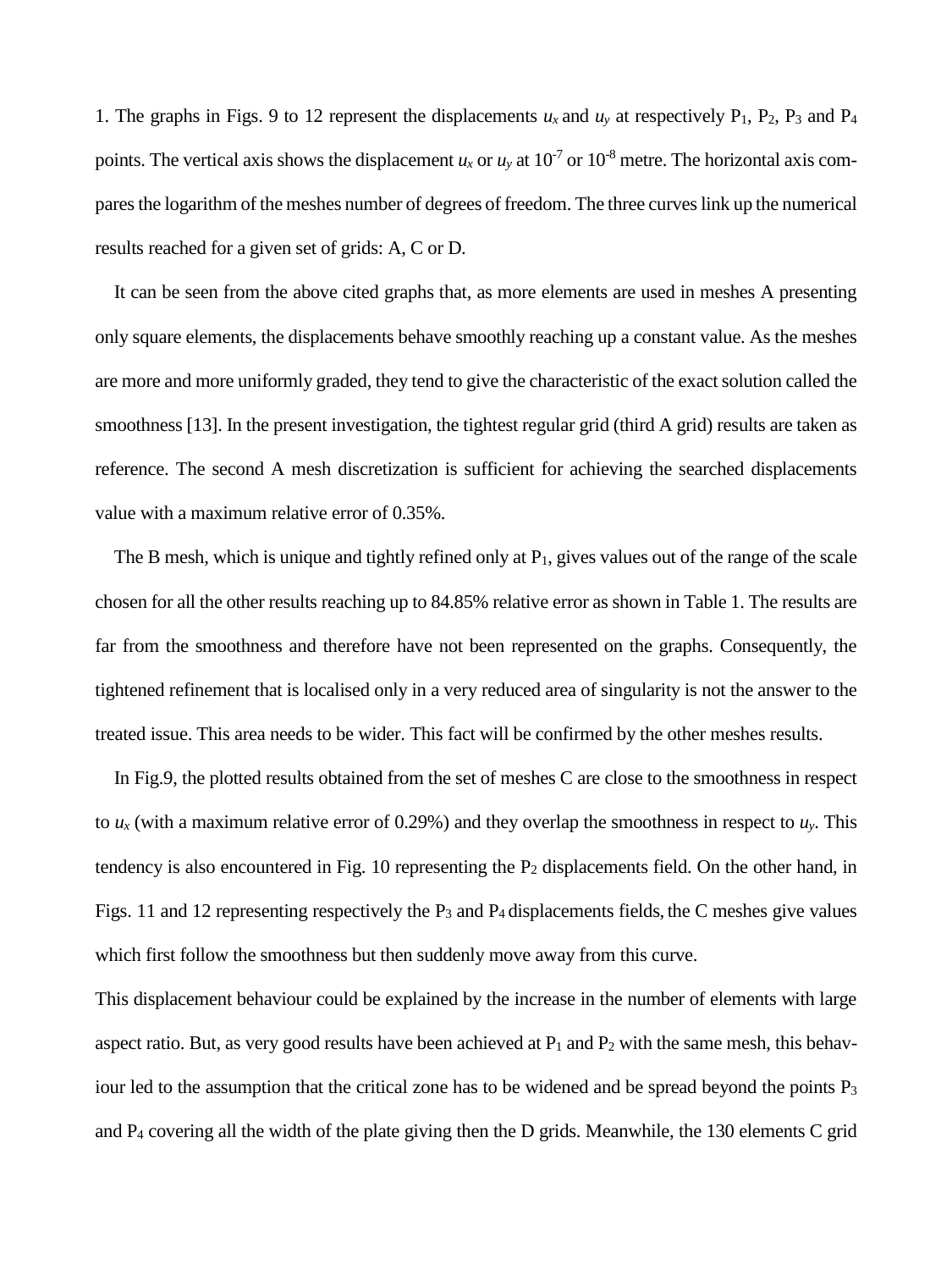gave the same relative error (0.35%) as the 160 elements uniform grid. In searching results improvement, i.e. minimum of number of elements in the mesh coupled with good relative error, the D grids are considered.

First, it can be noticed from Table 1 results that when using the D grids, 68 elements are sufficient for reaching the same relative error (0.35%) as this obtained with the 130 elements C grid or the 160 elements uniform A grid. This improvement in the result shows that the singularity area had effectively to be widened. Meanwhile, when the D meshes are strongly refined, the displacements exhibit oscillatory behaviour with large amplitudes. On some graphs the fluctuations curve is located above the smoothness, whereas in some others it is below or it cuts the smoothness as it is the case in Fig. 12. The achieved results show that the use of high density mesh not always yields a solution with good accuracy. Indeed, it appears clearly from these results that the association of the increase of the number of elements with very large aspect ratio and of those with no right angles led to considerable error.

According to the results reached through the different types of grid, it can be said that when displacement field is of interest and the desired degree of precision is such that no more than 0.35% relative error is acceptable, then it is possible to evaluate the displacements directly from the first D grid with 68 elements. A greater precision of 0.08% can be achieved by using the second D grid design with 111 elements.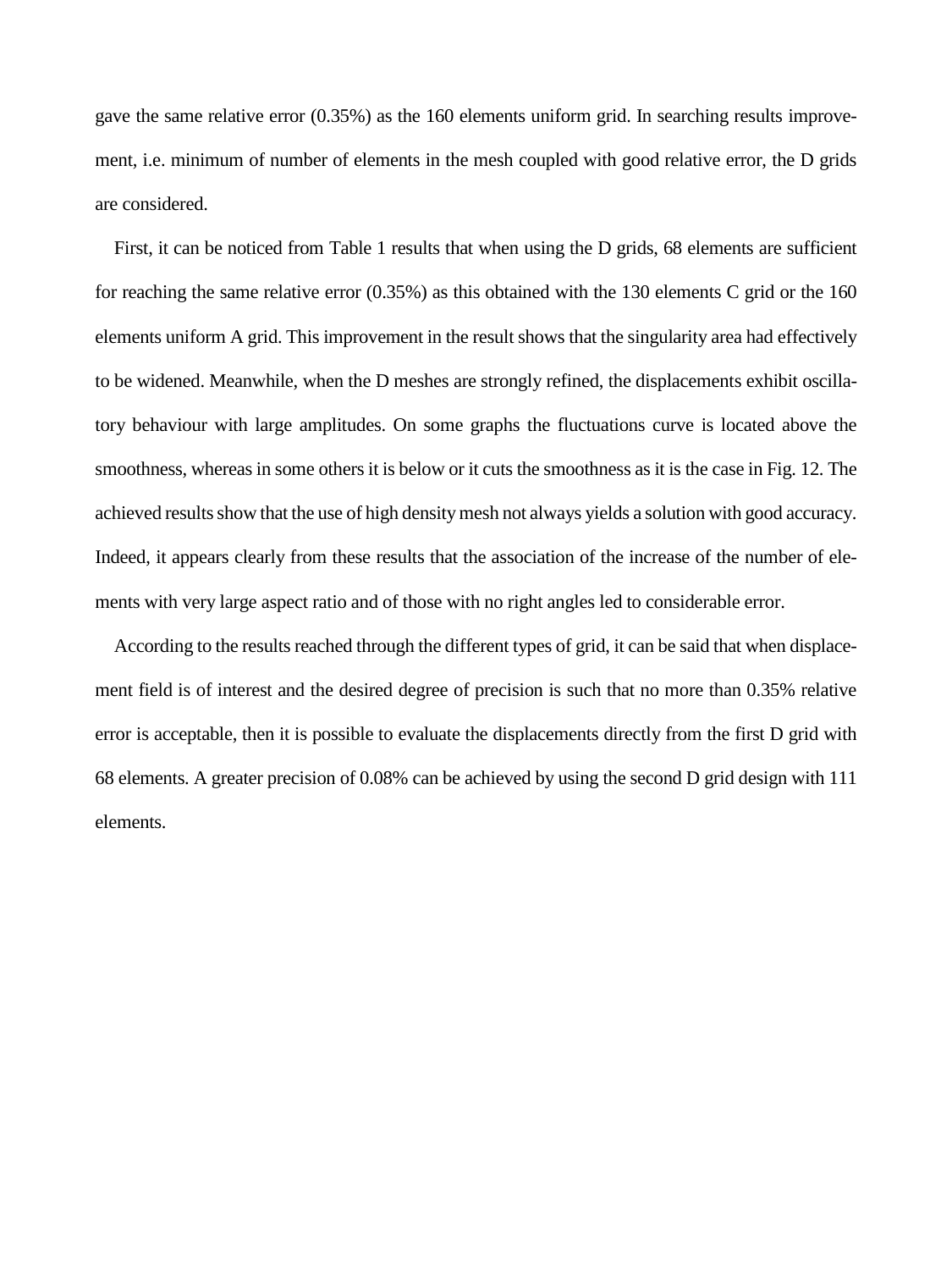



Fig. 9. Displacements at  $P_1$ : (a) in x direction, (b) in y direction.





Fig. 10. Displacements at P2: (a) in x direction, (b) in y direction.



Fig. 11. Displacements at *P*3: (a) in *x* direction, (b) in *y* direction.



Fig. 12. Displacements at P4: (a) in x direction, (b) in y direction.



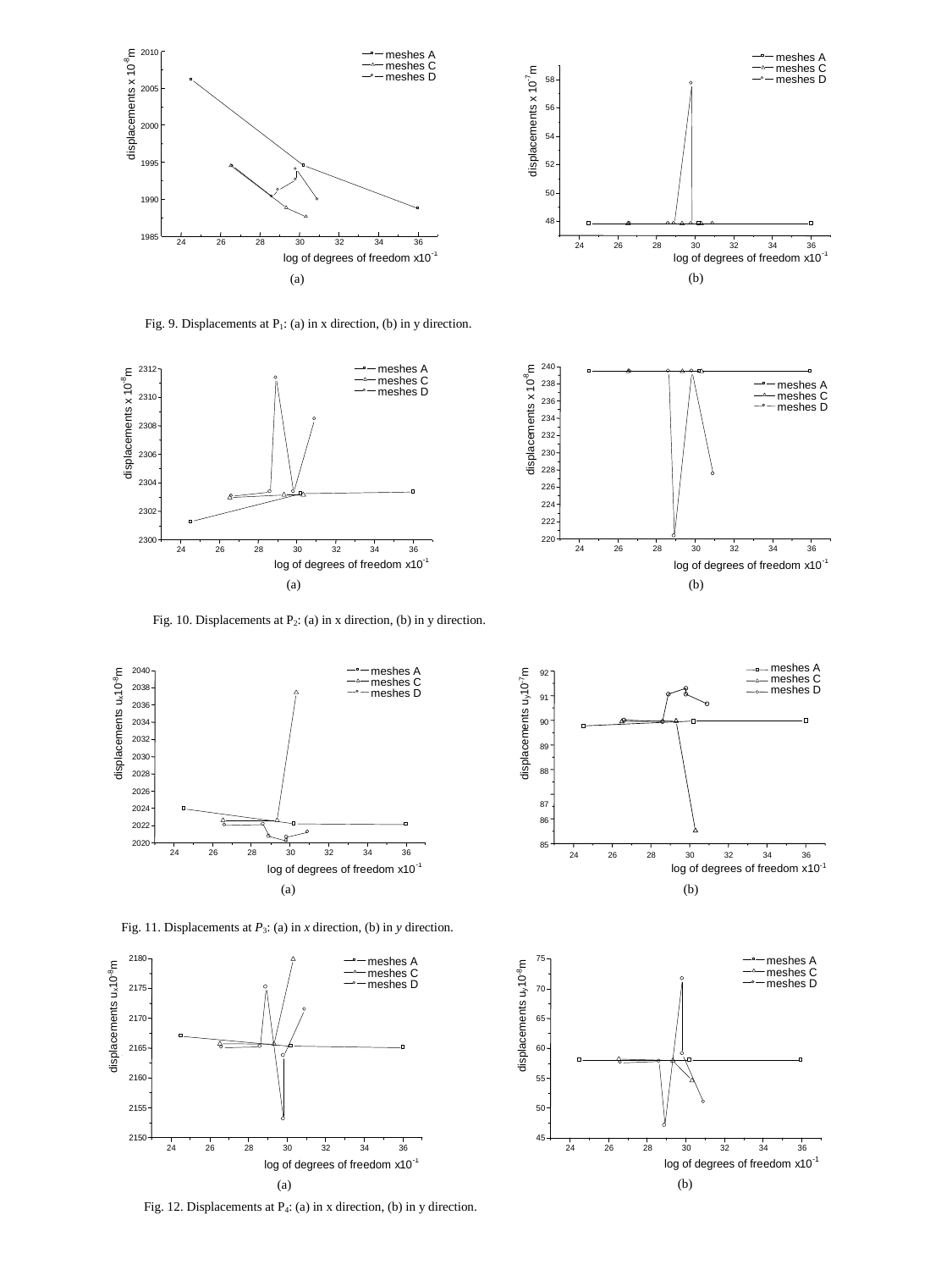## *4.3 Stress field results*

H-convergence analysis has also been conducted in searching the optimal grid that leads to the stress field of a uniform patch compressed plate. This analysis was performed through the designed grids described in section 3.2.

As expected, the maximum stress values are located near the loading stop point  $P_1$ . These obtained results are depicted in Table 2 that reports, for the one B grid and the three sets of grids (A, C and D), the number of elements used in each discretization, the maximum stress recorded in the  $P_1$  direct vicinity and the relative errors reached.

| Type of grids | Number of elements | Maximum stresses<br>$/10^{7}$ [N.m <sup>-2</sup> ] | Relative errors in % |
|---------------|--------------------|----------------------------------------------------|----------------------|
|               | 2x20               | $-0.49$                                            | 36.36                |
| A             | 4x40               | $-0.67$                                            | 12.99                |
|               | 8x80               | $-0.77$                                            | 00.00                |
| B             | 138                | $-1.08$                                            | 40.26                |
|               | 66                 | $-0.67$                                            | 12.99                |
| $\mathcal{C}$ | 130                | $-0.77$                                            | 00.00                |
|               | 168                | $-0.79$                                            | 02.60                |
|               | 68                 | $-0.69$                                            | 10.39                |
|               | 111                | $-0.74$                                            | 03.90                |
| D             | 120                | $-0.73$                                            | 05.19                |
|               | 147                | $-0.72$                                            | 06.49                |
|               | 148                | $-0.71$                                            | 07.79                |
|               | 192                | $-0.75$                                            | 02.60                |

Table 2. Maximum stresses in the  $P_1$  direct vicinity obtained from the different sets of grids.

It can be noticed from the figures that the third grid of meshes A, taken as reference, was not the model at which convergence has been smoothly reached.

Mesh B has overestimated the maximum stress value with a relative error of 40.26% and a fluctuating result was observed for all the other grids. As it was the case in seeking the displacement field, the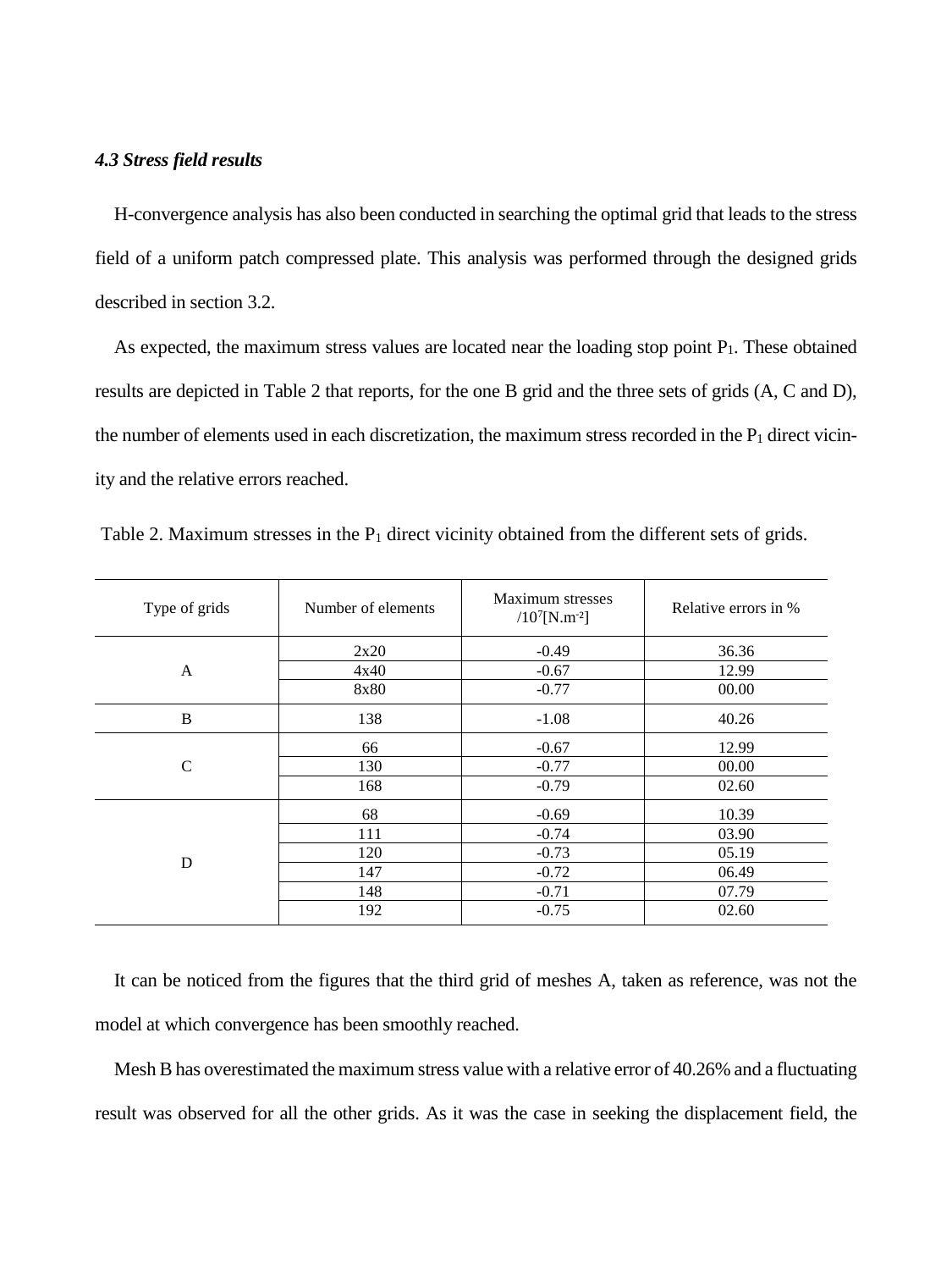increase in the element number did not guarantee good accuracy and then the critical zone has to be judiciously defined.

With meshes D, as the number of elements was increased a relative error of 2.60% was obtained by using the 192 elements grid. This last result was reached by using only 168 elements with the third mesh C. Grids D seem to be the less appropriate in searching the stress field. On the other hand, the second mesh C gave the best numerical result as it reached 0% of relative error with only 130 elements in comparison with mesh of uniform grid A where the number of elements was five folded. Consequently, the second mesh C with a confined critical zone seems to be the most appropriate in evaluating the maximum stress in respect to the problem treated in the present work.

#### **5. Conclusions**

An H-convergence analysis has been performed on thin plate subjected to uniform compressive patch loading. The numerical tests have been conducted through different mesh patterns in order to select the optimal grid that can be used in seeking the displacement and the stress fields.

Very good results were obtained by means of locally refined mesh with 0% of relative error in seeking the stress field. Thus, refining finely a confined rectangular area, whose length is twice its width (width that is about one quarter of the considered plate), around the loading stop point was sufficient for reaching the wanted results.

On the other hand, when the displacement field was of particular interest, a mesh with more expanded locally refined area gave relatively good results. In respect to the tightest uniform grid taken as reference, only 10% and 17% of elements were needed to achieve respectively 0.35% and 0.08% maximum of relative error.

It has been shown that refinement in the singularity area gave good accuracy; the results indicate that proper mesh design is effective for controlling the error specially in the immediate vicinity of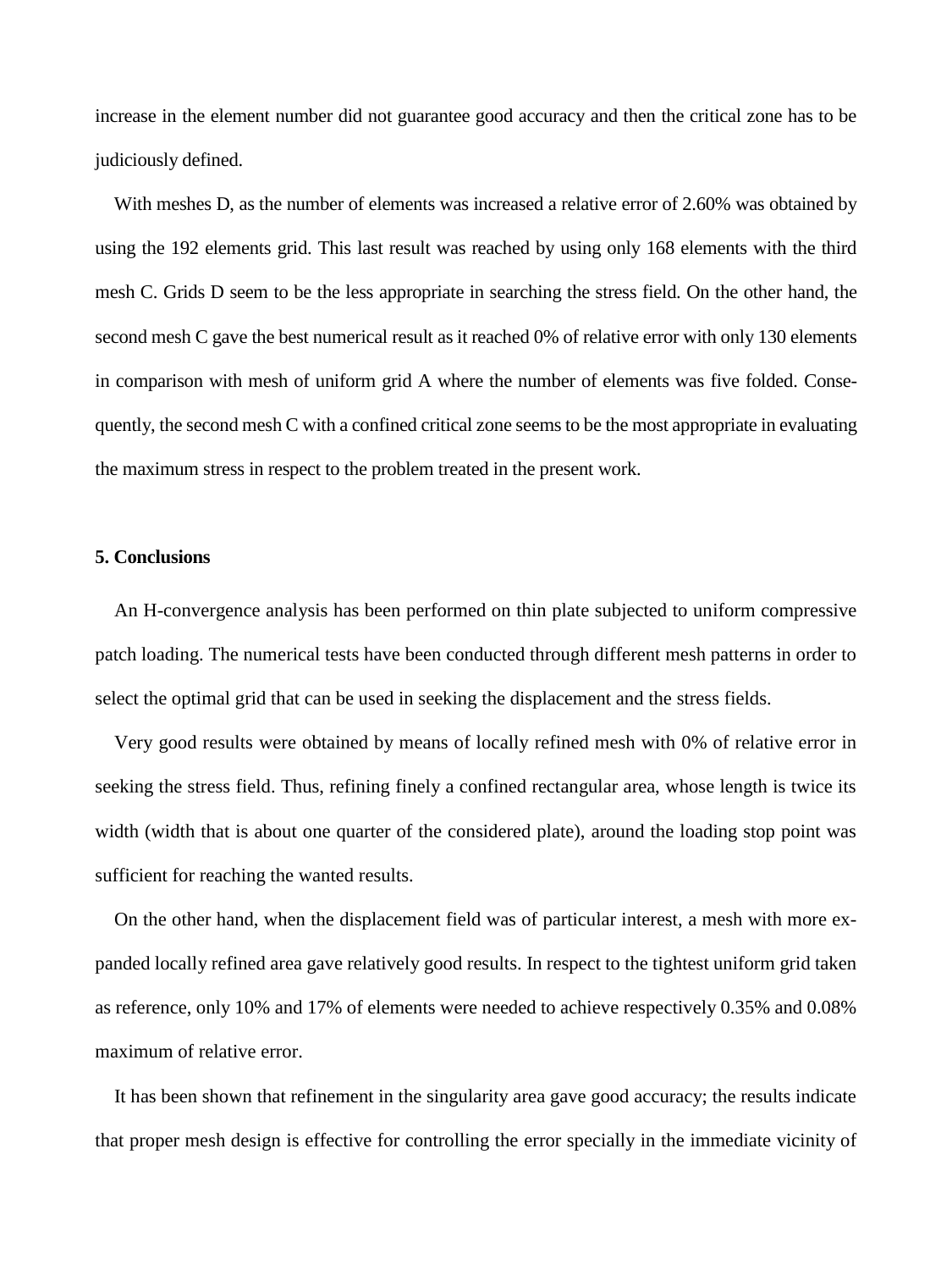the singular points. Also, it has been seen that the way in which the mesh is graded may lead to considerable error. So, when increasing the local refinement density, large aspect ratio and no right angles elements have to be avoided all over the plate and when this is observed, the desired results could be achieved efficiently.

Finally, it can be said that the designed sets of grids were find to be an effective analysis tool as the results obtained in this specific investigation could be applied in plate stability analyses such as buckling, in a strength checking or in seeking the required plate dimensions. Lastly, further research could involve undertaking numerical work in order to find the optimal grid pattern that could be adopted in other types of patch loadings with different boundaries conditions.

#### **References**

- [1]M. Farshad, Design and analysis of shell structures, *Dordrecht: Kluwer Academic Publishers*, (1992).
- [2]M.R. Khedmati, M.M Roshanali and Z.H.M.E Nouri, Strength of steel plates with both- sides randomly distributed with corrosion wastage under uniaxial compression, *Thin-walled structures*, 49 (2011) 325-42.
- [3]C. Graciano and A. Ayestarán, Steel plate girder webs under combined patch loading, bending and shear, *Journal of Constructional Steel Research*, 80 (2013) 202-212.
- [4]G. Ikhenazen, M. Saidani and A. Chelghoum, Finite element analysis of linear plates buckling under in-plane patch loading, *Journal of constructional steel research*, 66 (2010) 1112-1117.
- [5]R. Brighenti, Buckling of cracked thin-plates under tension or compression, *Thin-walled structures*, 43 (2005) 209-24.
- [6]R. Brighenti, Numerical buckling analysis of compressed or tensioned cracked thin plates, *Engineering structures*, 27 (2005) 265-76.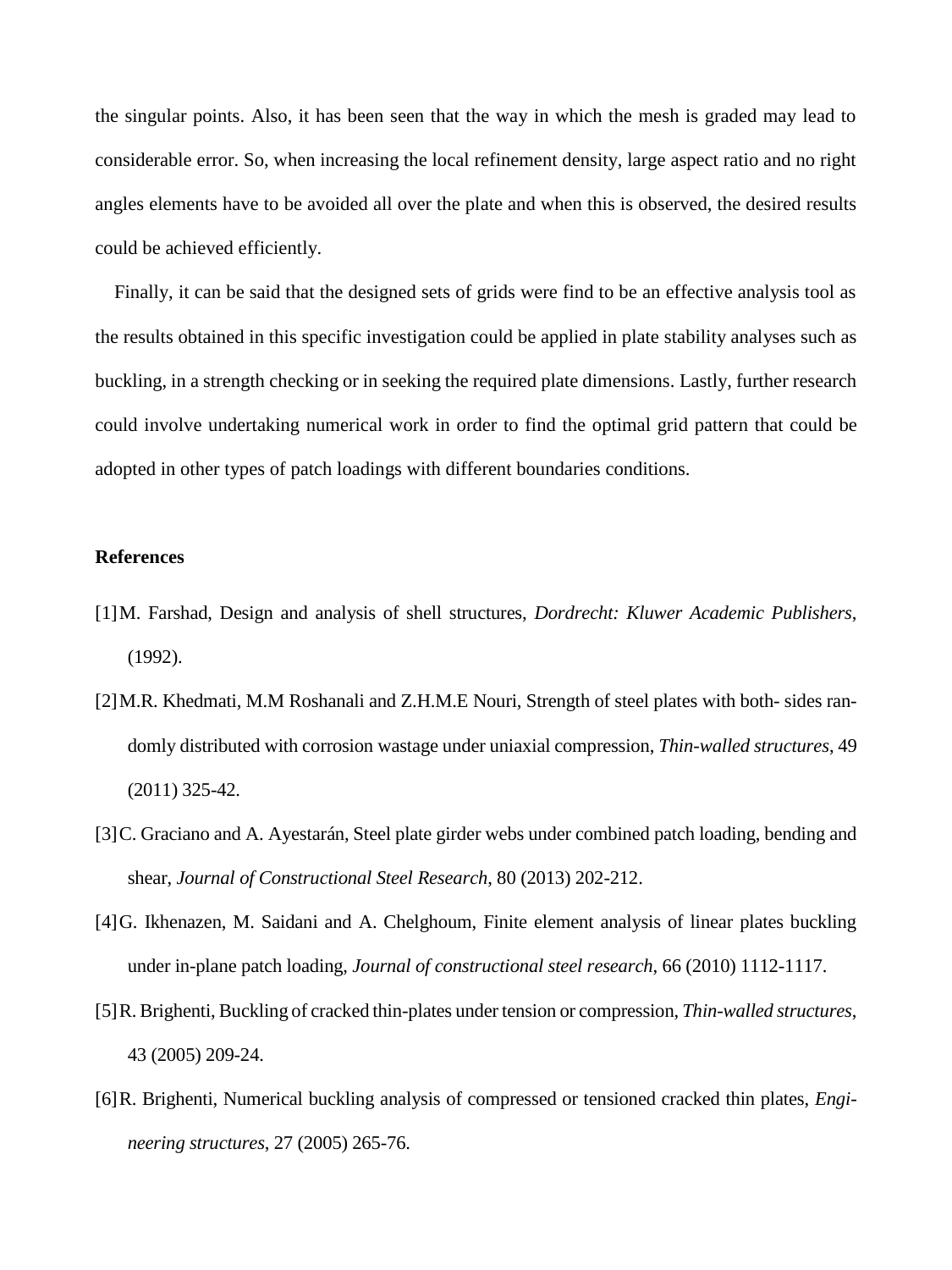- [7]M. Kilardj, G. Ikhenazen, T. Messager and T. Kanit, Linear and nonlinear buckling analysis of a locally stretched plate, *Journal of Mechanical Science and Technology*, 30 (8) (2016) 3607-3613.
- [8]K. Rockey and D. Bagchi, Buckling of plate girder webs under partial edge loadings, *International Journal of Mechanics and Science*, 12 (1970) 61-76.
- [9]L.M. Gil-Martín, B. Šćepanović, E. Hernández-Montes, M.A. Aschheim and D. Lučić, Eccentrically patch-loaded steel I-girders: The influence of patch load length on the ultimate strength, *Journal of Constructional Steel Research*, 66 (2010) 716-722.
- [10]M.A. Komur and M. Sonmez, Elastic buckling behavior of rectangular plates with holes subjected to partial edge loading, *Journal of Constructional Steel Research*, 112 (2015) 54-60.
- [11]K. Prajapat, S. Ray-Chaudhuri and A. Kumar, Effect of in-plane boundary conditions on elastic buckling behaviour of solid and perforated plates, *Thin Walled Structures*, 90 (2015) 171-182.
- [12]Program for Automatic Finite Elements Calculations, Structural finite elements analysis software catering for: static, dynamic, non-linear, thermal analysis.
- [13]B.A. Szabo, Estimation and control of error based on p-convergence, *Proc. Int. Conf. Accuracy Estimates and Adaptive Refinements in Finite Element Computations (ARFEC)*, (1984).
- [14] J. Huang, N. Nguyen-Thanh, K. Zhou, . Extended isogeometric analysis based on Bézier extraction for the buckling analysis of Mindlin–Reissner plates, *[Acta Mechanica](https://link.springer.com/journal/707)*, 28 (2017)[, Issue 9,](https://link.springer.com/journal/707/228/9/page/1) 3077–3093.
- [15]O.C. Zienkiewicz, The finite element method in structural and continuum mechanics, *New York; McGraw-Hill*, (1967).
- [16] O.C. Zienkiewicz, B.M. Irons, J. Ergatoudis, S. Ahmed and F.C. Scott. Isoparametric and associated element families for two and three-dimensional analysis. *Proc. course on finite element methods in stress analysis; Editions Holland I and Bell K. Trondheim, Tech. Univ*, (1969).
- [17]O.C. Zienkiewicz and D.V. Philips. An automatic mesh generation scheme for plane and curved surfaces by isoparametric co-ordinates, *Int. J. Num. Meth. Engin*, 3 (1971) 519-28.